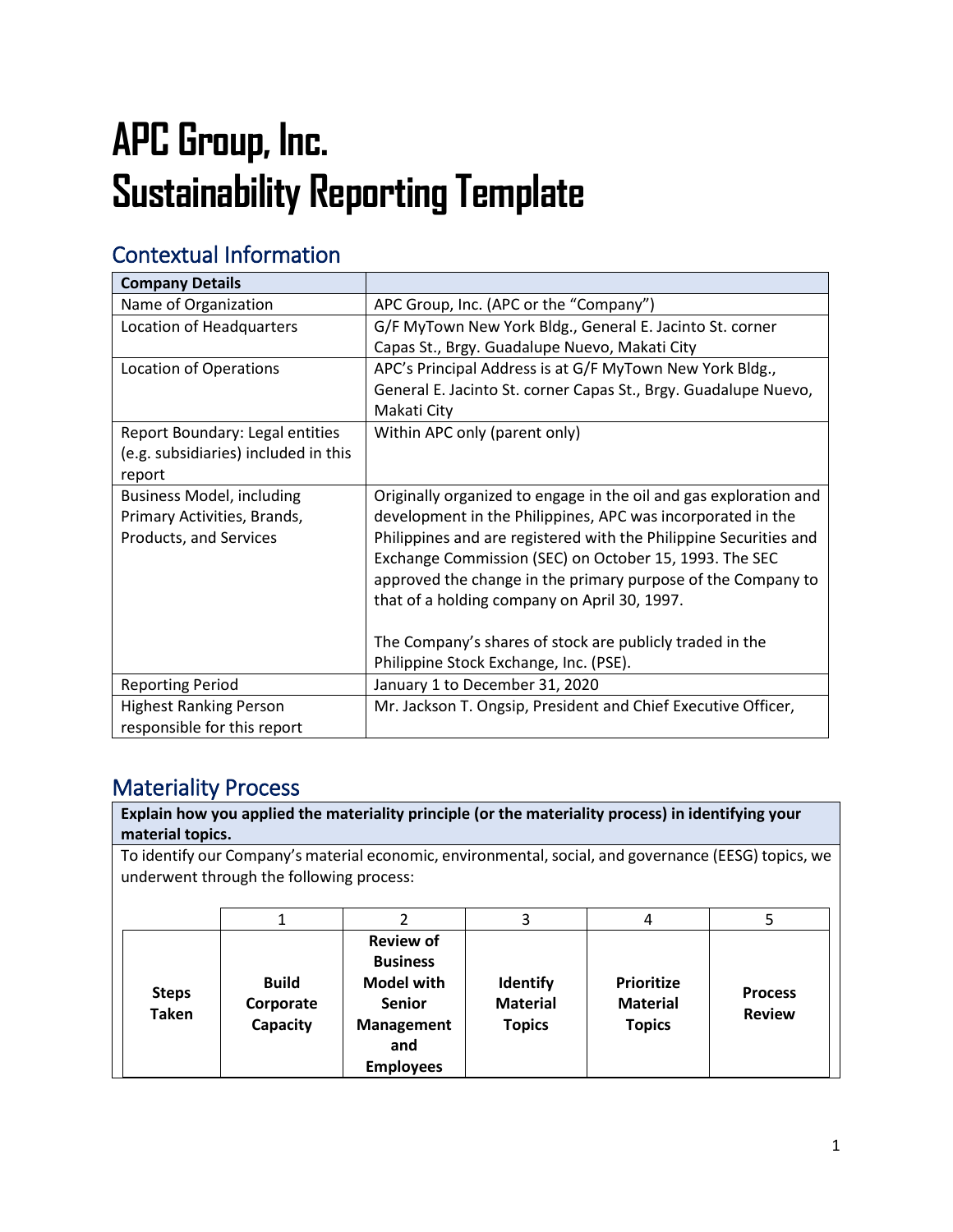

# **ECONOMIC**

### Economic Performance

[Direct Economic Value Generated and Distributed](#page-8-0)

| <b>Disclosure</b>                         | Amount    | Units      |
|-------------------------------------------|-----------|------------|
| Direct economic value generated (revenue) | 1,250,487 | <b>PhP</b> |
| Direct economic value distributed:        | 8,661,434 |            |
| a. Operating costs                        | 5,322,760 | PhP        |
| Employee wages and benefits<br>b.         | 2,458,262 | PhP        |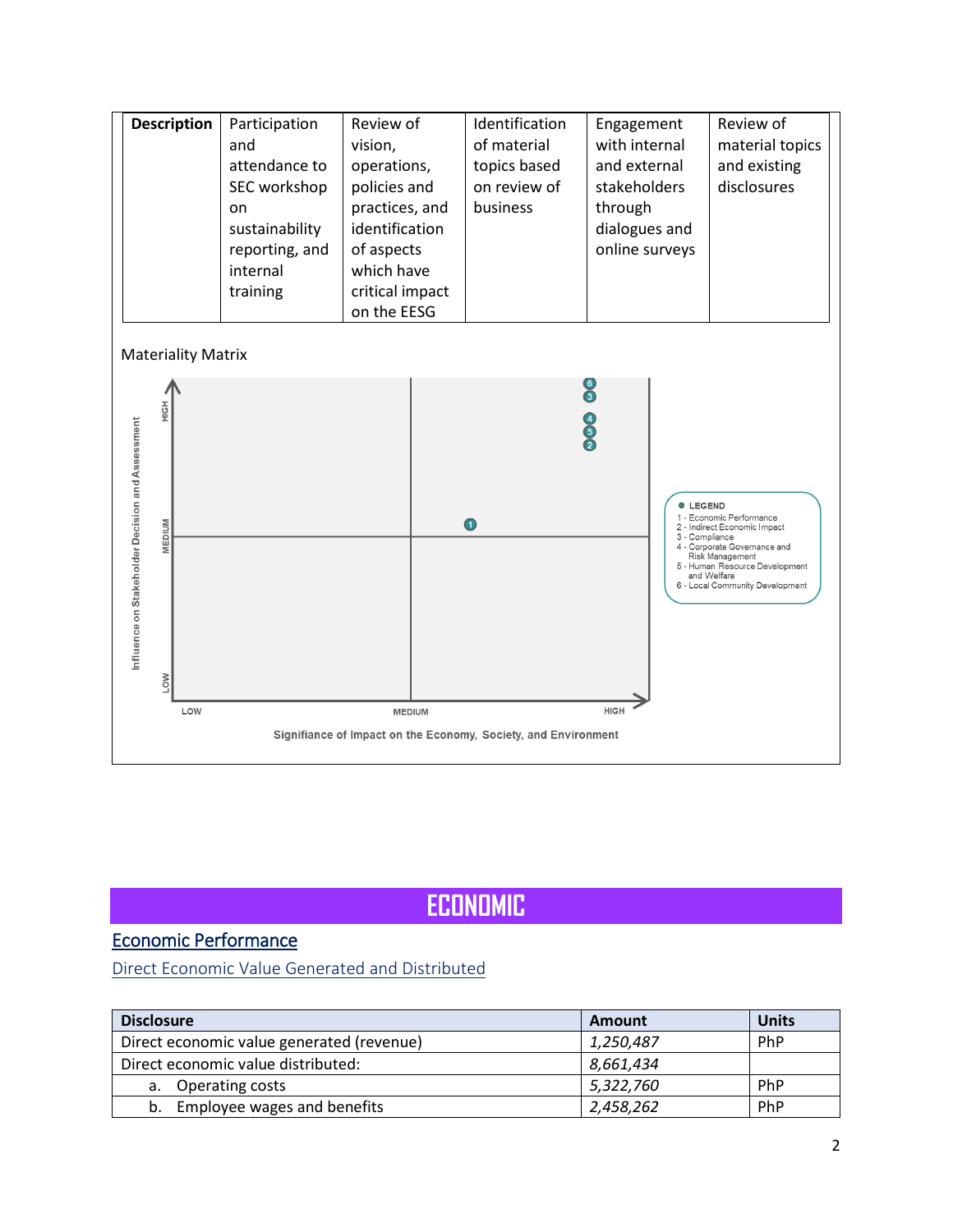|    | Payments to suppliers, other operating costs             |         | Php |
|----|----------------------------------------------------------|---------|-----|
|    | d. Dividends given to stockholders and interest payments |         | PhP |
|    | to loan providers                                        |         |     |
| e. | Taxes given to government                                | 880.412 | PhP |
|    | Investments to community (e.g. donations, CSR)           |         | PhP |

| What is the impact and where<br>does it occur? What is the<br>organization's involvement in the<br>impact? | <b>Which stakeholders are</b><br>affected?                                              | <b>Management Approach</b>                                                                                                                                                                                                                                                                                                                                                                                                                                                                                                                                                                                                                                                                                                                                                                                                                                                                                                                                                                       |
|------------------------------------------------------------------------------------------------------------|-----------------------------------------------------------------------------------------|--------------------------------------------------------------------------------------------------------------------------------------------------------------------------------------------------------------------------------------------------------------------------------------------------------------------------------------------------------------------------------------------------------------------------------------------------------------------------------------------------------------------------------------------------------------------------------------------------------------------------------------------------------------------------------------------------------------------------------------------------------------------------------------------------------------------------------------------------------------------------------------------------------------------------------------------------------------------------------------------------|
| Primary business operations and<br>supply chain caused by the<br>organization                              | Employees,<br>investors/shareholders,<br>and suppliers/business<br>partners, government | While not yet operating, the Company<br>acknowledges the importance of<br>sustainability to its businesses. It aims to<br>create a direct economic impact through<br>the economic value it will eventually<br>distribute to its stakeholders in its primary<br>business operations and supply chain.<br>To be able to uphold its sustainable<br>programs, APC, through its parent<br>company, Belle Corporation ("Belle"), has<br>adopted a global standard guiding<br>principle aligned to the United Nations<br>Global Compact to ensure proper<br>implementation current practices and to<br>seek for further developments.<br>Led by our Management, the Company<br>pursues to reach out to its stakeholders in<br>order to recognize their interests.<br>Alongside with Belle, and other co-<br>subsidiaries, and as part of the SM Group,<br>the Company anchored its sustainable<br>development strategy to the seventeen<br>(17) Sustainable Development Goals of<br>the United Nations. |
|                                                                                                            |                                                                                         | This approach intends to have a strategic<br>and diverse portfolio of businesses that<br>delivers stable and reliable economic<br>returns, which take into consideration<br>social development and environmental<br>protection.                                                                                                                                                                                                                                                                                                                                                                                                                                                                                                                                                                                                                                                                                                                                                                  |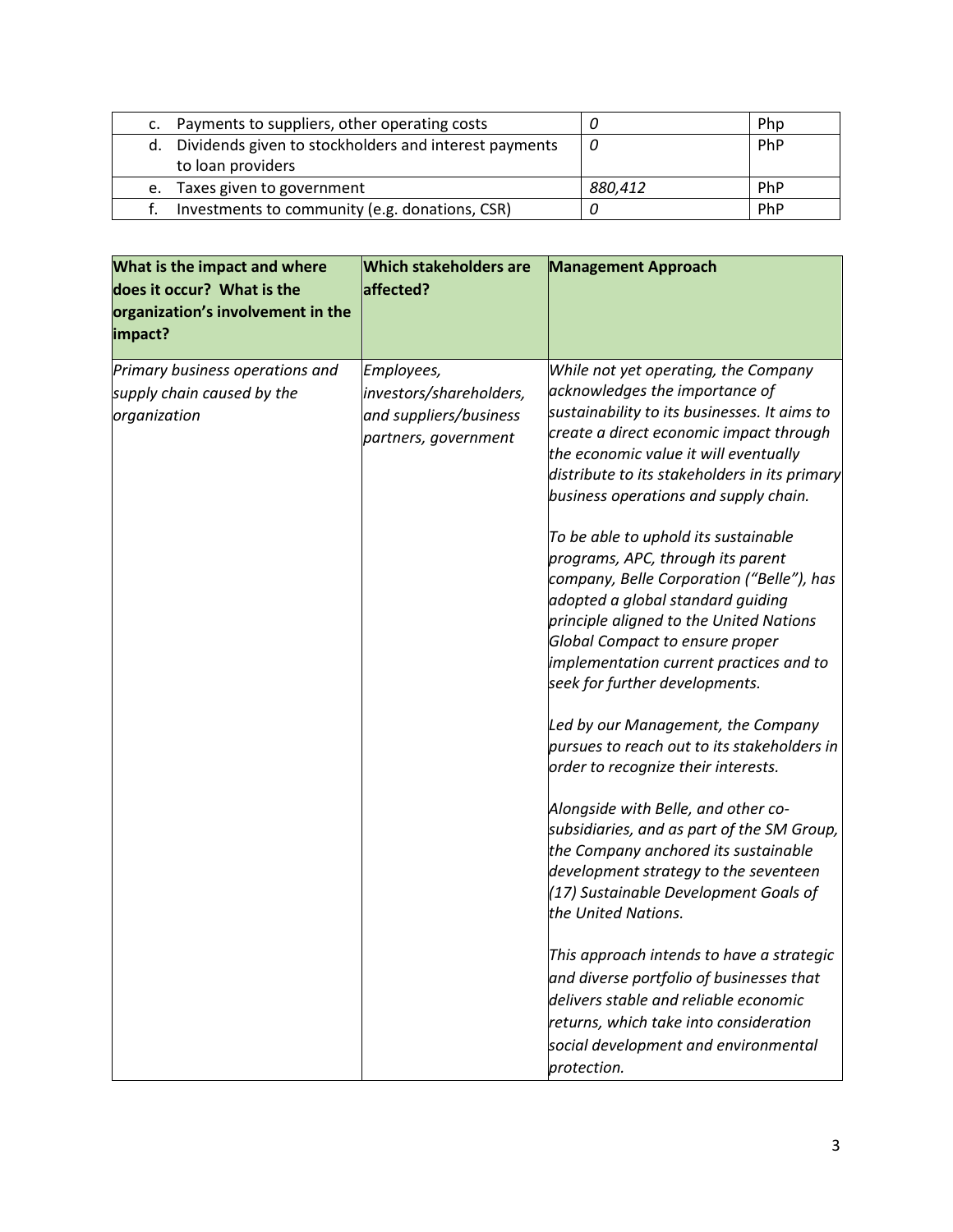| What are the Risk/s Identified?                                                                                                                                   | <b>Which stakeholders are</b><br>affected?                                          | <b>Management Approach</b>                                                                                                                                                                                                                                                                                                                                                                                                                                                                                                                                                                                                                                                                                                                                                                                 |
|-------------------------------------------------------------------------------------------------------------------------------------------------------------------|-------------------------------------------------------------------------------------|------------------------------------------------------------------------------------------------------------------------------------------------------------------------------------------------------------------------------------------------------------------------------------------------------------------------------------------------------------------------------------------------------------------------------------------------------------------------------------------------------------------------------------------------------------------------------------------------------------------------------------------------------------------------------------------------------------------------------------------------------------------------------------------------------------|
| Credit, liquidity and equity price<br>risks; environmental risks which<br>could hamper the exploration<br>works, and put its employees in<br>danger               | Subsidiaries; employees;<br>business partners;<br>suppliers; host<br>communities    | The Board reviews and approves while the<br>Management implements policies which<br>protect the interest of the Company and<br>that of the subsidiaries and other<br>stakeholders. Programs and policies on<br>safety are established and observance to<br>such by the employees and business<br>partners is required<br>APC shall maintain a safe, productive and<br>conducive workplace and comply with all<br>applicable health, safety and<br>environmental laws.<br>The Company shall endeavor to adhere to<br>sustainable practices that ensure the<br>protection of the environment and shall<br>seek to deliver maximum growth with<br>minimal and responsible consumption of<br>natural resources.<br>http://www.apcaragorn.net/index.php/c<br>orporate-governance/code-of-conduct-<br>and-ethics |
| <b>What are the Opportunity/ies</b><br>Identified?                                                                                                                | <b>Which stakeholders are</b><br>affected?                                          | <b>Management Approach</b>                                                                                                                                                                                                                                                                                                                                                                                                                                                                                                                                                                                                                                                                                                                                                                                 |
| Increase of APC's shareholder value Employees, host<br>for partners and investors by<br>seeking other renewable energy<br>development investment<br>opportunities | community members,<br>suppliers/business<br>partners, and<br>investors/shareholders | To be open to partnerships or joint<br>ventures as the Company pursues<br>exploration work program for its Kalinga<br>project, which will provide jobs to the<br>locals                                                                                                                                                                                                                                                                                                                                                                                                                                                                                                                                                                                                                                    |

# $C$ limate-related risks and opportunities<sup>[1](#page-3-0)</sup>

| <b>Governance</b>              | <b>Strategy</b> | Risk Management | <b>Metrics and Targets</b> |
|--------------------------------|-----------------|-----------------|----------------------------|
| <b>Not material</b>            |                 |                 |                            |
| <b>Recommended Disclosures</b> |                 |                 |                            |
| <b>Not material</b>            |                 |                 |                            |
| Not material                   |                 |                 |                            |

<span id="page-3-0"></span> $\overline{a}$ <sup>1</sup> Adopted from the Recommendations of the Task Force on Climate-Related Financial Disclosures. The TCFD Recommendations apply to nonfinancial companies and financial-sector organizations, including banks, insurance companies, asset managers and asset owners.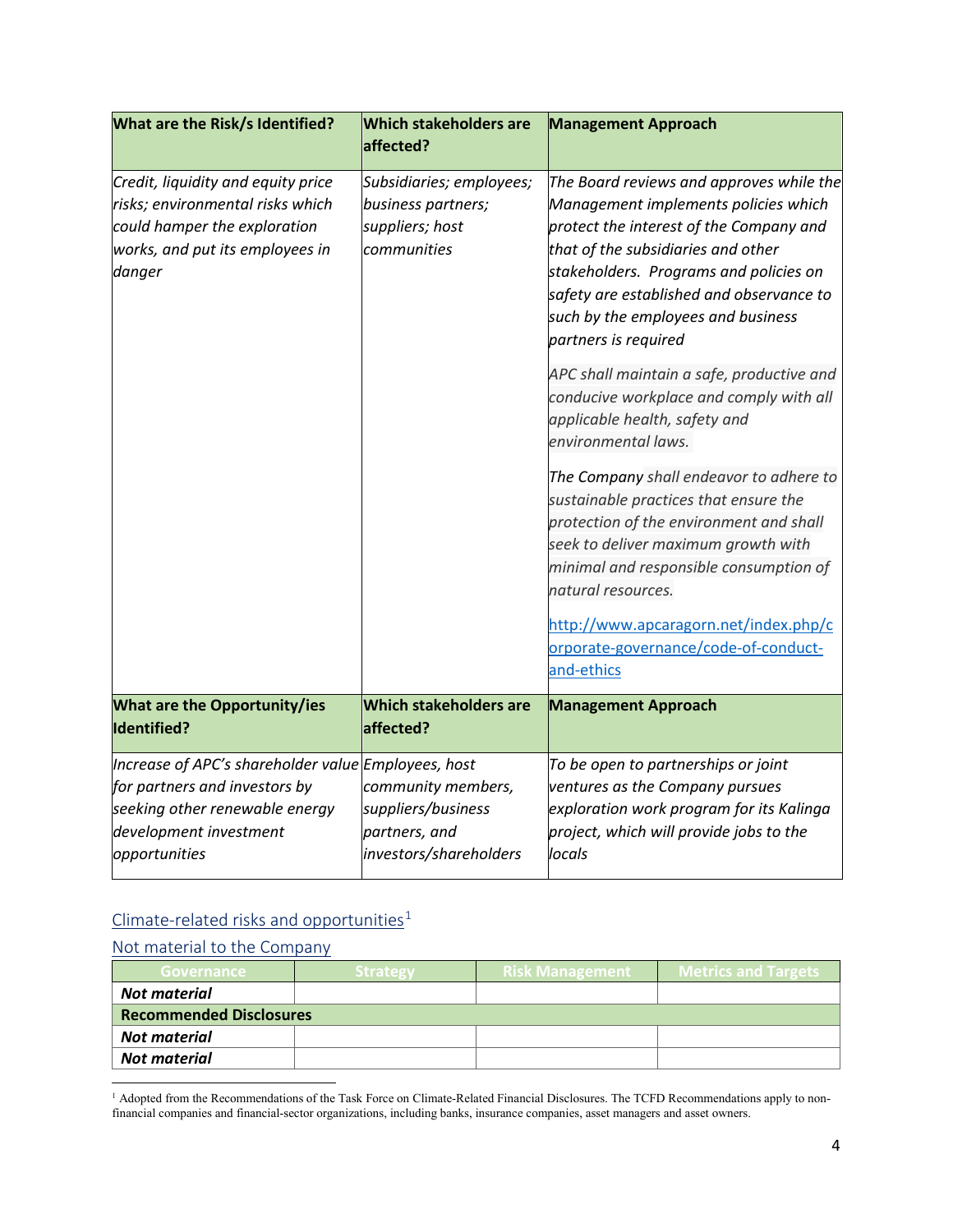### Procurement Practices

[Proportion of spending on local suppliers](#page-8-0) 

- Not material to the Company

| <b>Disclosure</b>                                               | <b>Quantity</b> | <b>Units</b> |
|-----------------------------------------------------------------|-----------------|--------------|
| Percentage of procurement budget used for significant locations | Not material    | %            |
| of operations that is spent on local suppliers                  |                 |              |

| What is the impact and where<br>does it occur? What is the<br>organization's involvement in the<br>impact? | <b>Which stakeholders are</b><br>laffected? | <b>Management Approach</b> |
|------------------------------------------------------------------------------------------------------------|---------------------------------------------|----------------------------|
| Not material                                                                                               |                                             |                            |
| What are the Risk/s Identified?                                                                            | <b>Which stakeholders are</b><br>laffected? | <b>Management Approach</b> |
| Not material                                                                                               |                                             |                            |
| <b>What are the Opportunity/ies</b><br><b>Identified?</b>                                                  | <b>Which stakeholders are</b><br>laffected? | <b>Management Approach</b> |
| Not material                                                                                               |                                             |                            |

### Anti-corruption

[Training on Anti-corruption Policies and Procedures](#page-8-0) 

| <b>Disclosure</b>                                            | Quantity   | <b>Units</b> |
|--------------------------------------------------------------|------------|--------------|
| Percentage of employees to whom the organization's anti-     | <i>100</i> | %            |
| corruption policies and procedures have been communicated to |            |              |
| Percentage of business partners to whom the organization's   | 100        | %            |
| anti-corruption policies and procedures have been            |            |              |
| communicated to                                              |            |              |
| Percentage of directors and management that have received    | 100        | %            |
| anti-corruption training                                     |            |              |
| Percentage of employees that have received anti-corruption   | 100        | %            |
| training                                                     |            |              |

| What is the impact and where | Which stakeholders are Management Approach |  |
|------------------------------|--------------------------------------------|--|
| does it occur? What is the   | affected?                                  |  |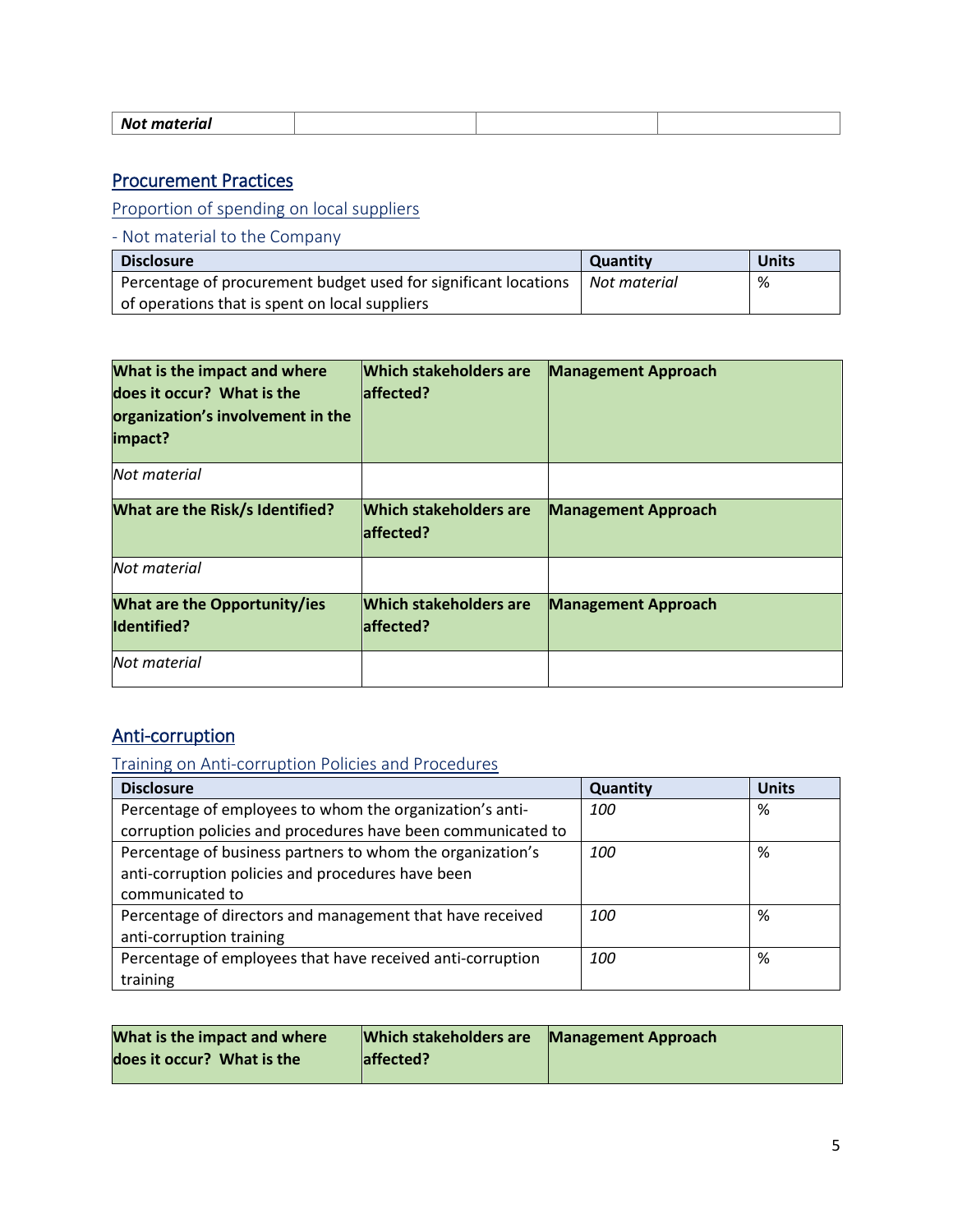| organization's involvement in the<br>impact?                                                                      |                                                                                     |                                                                                                                                                                                                                                                                                                                                                                                                                                                                                                                                                                                                                                                                                                           |
|-------------------------------------------------------------------------------------------------------------------|-------------------------------------------------------------------------------------|-----------------------------------------------------------------------------------------------------------------------------------------------------------------------------------------------------------------------------------------------------------------------------------------------------------------------------------------------------------------------------------------------------------------------------------------------------------------------------------------------------------------------------------------------------------------------------------------------------------------------------------------------------------------------------------------------------------|
| Established anti-corruption policies, Employees, host<br>standards, and practices due to<br>information campaigns | community members,<br>suppliers/business<br>partners, and<br>investors/shareholders | In order to provide continued protection<br>to the interests of its stakeholders, the<br>Board is regularly presented with updates<br>on best corporate governance practices<br>and instructs the Management to update<br>and cascade the policies to the employees<br>for implementation.<br>The Board has approved a policy on<br>whistle-blowing that encourages<br>employees to participate and work<br>towards creating an environment where<br>concerns can be freely raised for possible<br>violations of the Company's Code of<br>Business Conduct and Ethics, policies and<br>laws without fear of retaliation.<br>http://www.apcaragorn.net/index.php/c<br>orporate-governance/company-policies |
| What are the Risk/s Identified?                                                                                   |                                                                                     |                                                                                                                                                                                                                                                                                                                                                                                                                                                                                                                                                                                                                                                                                                           |
|                                                                                                                   | <b>Which stakeholders are</b><br>affected?                                          | <b>Management Approach</b>                                                                                                                                                                                                                                                                                                                                                                                                                                                                                                                                                                                                                                                                                |
| <b>Reputational risk</b>                                                                                          | Employees,<br>suppliers/business<br>partners                                        | The Company regularly reviews, updates<br>and cascades its good governance<br>policies. It also ensures its strict<br>implementation, and application of<br>sanctions as it deems fit.                                                                                                                                                                                                                                                                                                                                                                                                                                                                                                                    |
| What are the Opportunity/ies<br><b>Identified?</b>                                                                | <b>Which stakeholders are</b><br>affected?                                          | <b>Management Approach</b>                                                                                                                                                                                                                                                                                                                                                                                                                                                                                                                                                                                                                                                                                |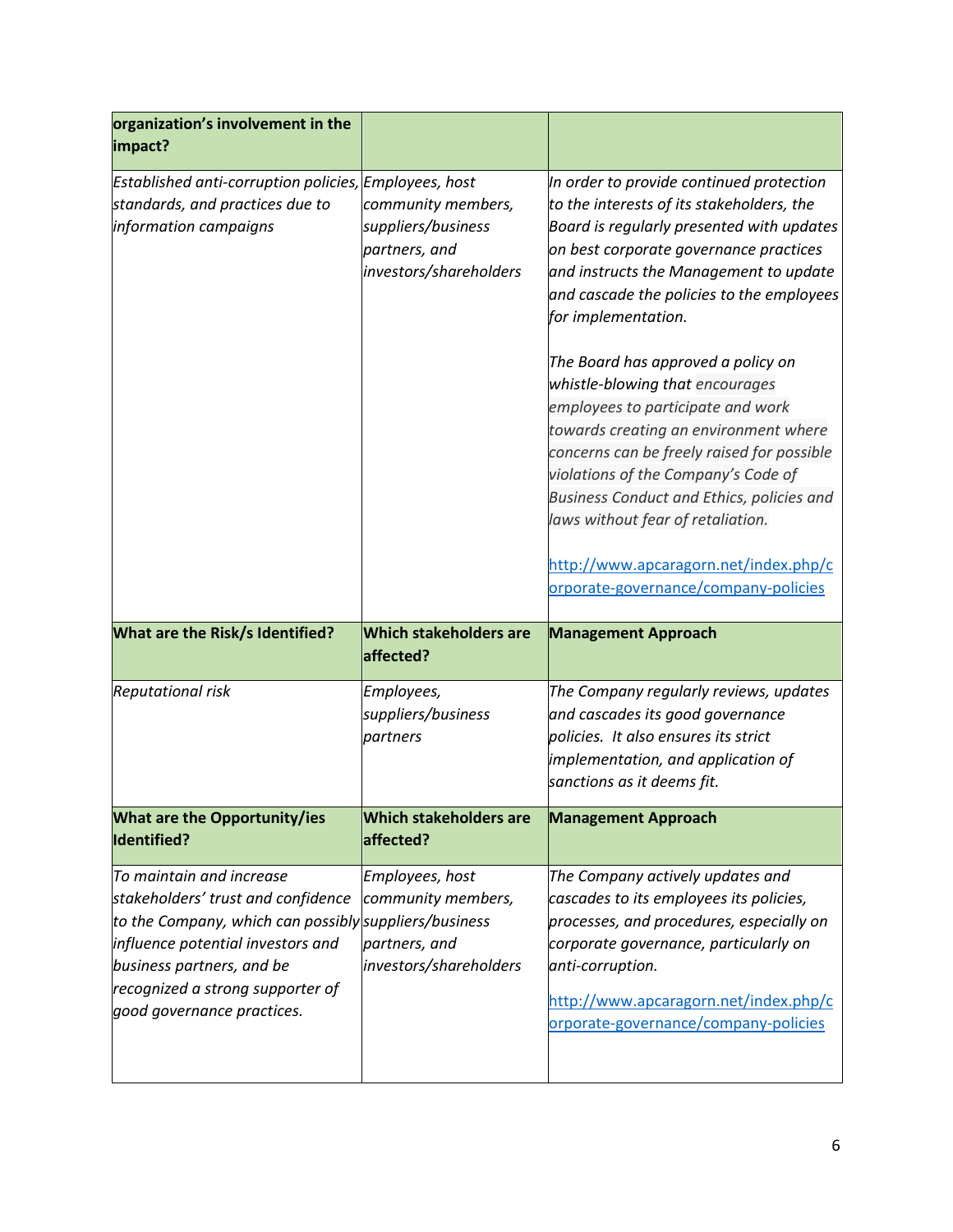### [Incidents of Corruption](#page-8-0)

| <b>Disclosure</b>                                         | Quantity | <b>Units</b> |
|-----------------------------------------------------------|----------|--------------|
| Number of incidents in which directors were removed or    |          | #            |
| disciplined for corruption                                |          |              |
| Number of incidents in which employees were dismissed or  | U        | #            |
| disciplined for corruption                                |          |              |
| Number of incidents when contracts with business partners | 0        | #            |
| were terminated due to incidents of corruption            |          |              |

| What is the impact and where<br>does it occur? What is the | <b>Which stakeholders are</b><br>affected? | <b>Management Approach</b>                                                       |
|------------------------------------------------------------|--------------------------------------------|----------------------------------------------------------------------------------|
| organization's involvement in the                          |                                            |                                                                                  |
| impact?                                                    |                                            |                                                                                  |
| Primary business operations and                            | Employees, host                            | In order to provide continued protection                                         |
| supply chain caused by the                                 | community members,                         | to the interests of its stakeholders, the                                        |
| organization and through its                               | suppliers/business                         | Board is regularly presented with updates                                        |
| business relationship                                      | partners, and<br>investors/shareholders    | on best corporate governance practices<br>and instructs the Management to update |
|                                                            |                                            | and cascade the policies to the employees                                        |
|                                                            |                                            | for implementation.                                                              |
|                                                            |                                            | The Board has approved a policy on                                               |
|                                                            |                                            | whistle-blowing that encourages                                                  |
|                                                            |                                            | employees to participate and work                                                |
|                                                            |                                            | towards creating an environment where                                            |
|                                                            |                                            | concerns can be freely raised for possible                                       |
|                                                            |                                            | violations of the Company's Code of                                              |
|                                                            |                                            | Business Conduct and Ethics, policies and                                        |
|                                                            |                                            | laws without fear of retaliation.                                                |
|                                                            |                                            | http://www.apcaragorn.net/index.php/c                                            |
|                                                            |                                            | orporate-governance/company-policies                                             |
| What are the Risk/s Identified?                            | <b>Which stakeholders are</b><br>affected? | <b>Management Approach</b>                                                       |
| <b>Reputational risk</b>                                   | Employees,                                 | The Company regularly reviews, updates                                           |
|                                                            | suppliers/business                         | and cascades its good governance                                                 |
|                                                            | partners, investors,                       | policies. It also ensures its strict                                             |
|                                                            | shareholders                               | implementation, and application of                                               |
|                                                            |                                            | sanctions as it deems fit.                                                       |
| <b>What are the Opportunity/ies</b><br>Identified?         | <b>Which stakeholders are</b><br>affected? | <b>Management Approach</b>                                                       |
|                                                            |                                            |                                                                                  |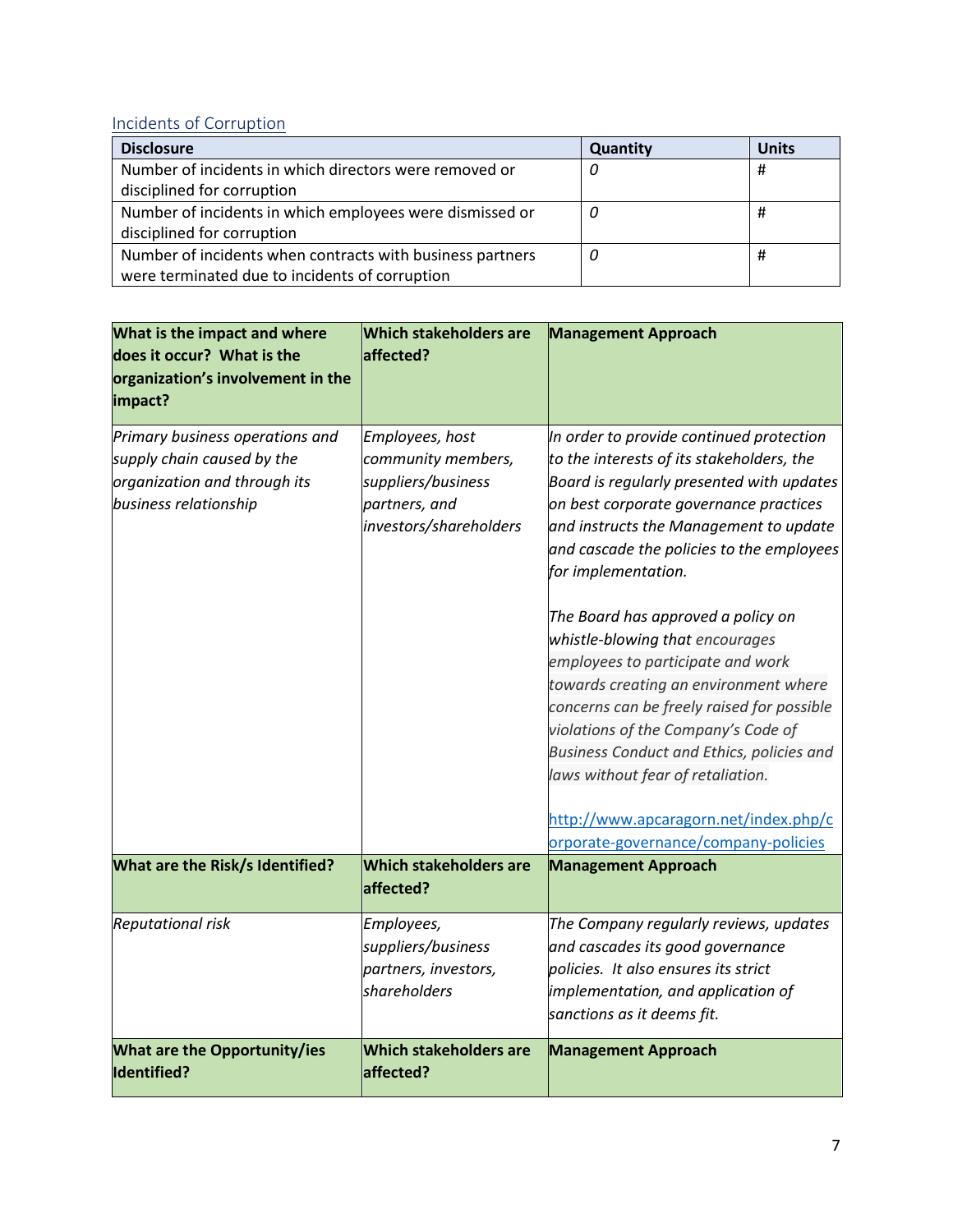| Employees, host                                       | The Company actively updates and                                              |
|-------------------------------------------------------|-------------------------------------------------------------------------------|
| community members,                                    | cascades to its employees its policies,                                       |
| to the Company, which can possibly suppliers/business | processes, and procedures, especially on                                      |
| partners, and                                         | corporate governance, particularly on                                         |
| investors/shareholders                                | anti-corruption.                                                              |
|                                                       | http://www.apcaragorn.net/index.php/c<br>orporate-governance/company-policies |
|                                                       |                                                                               |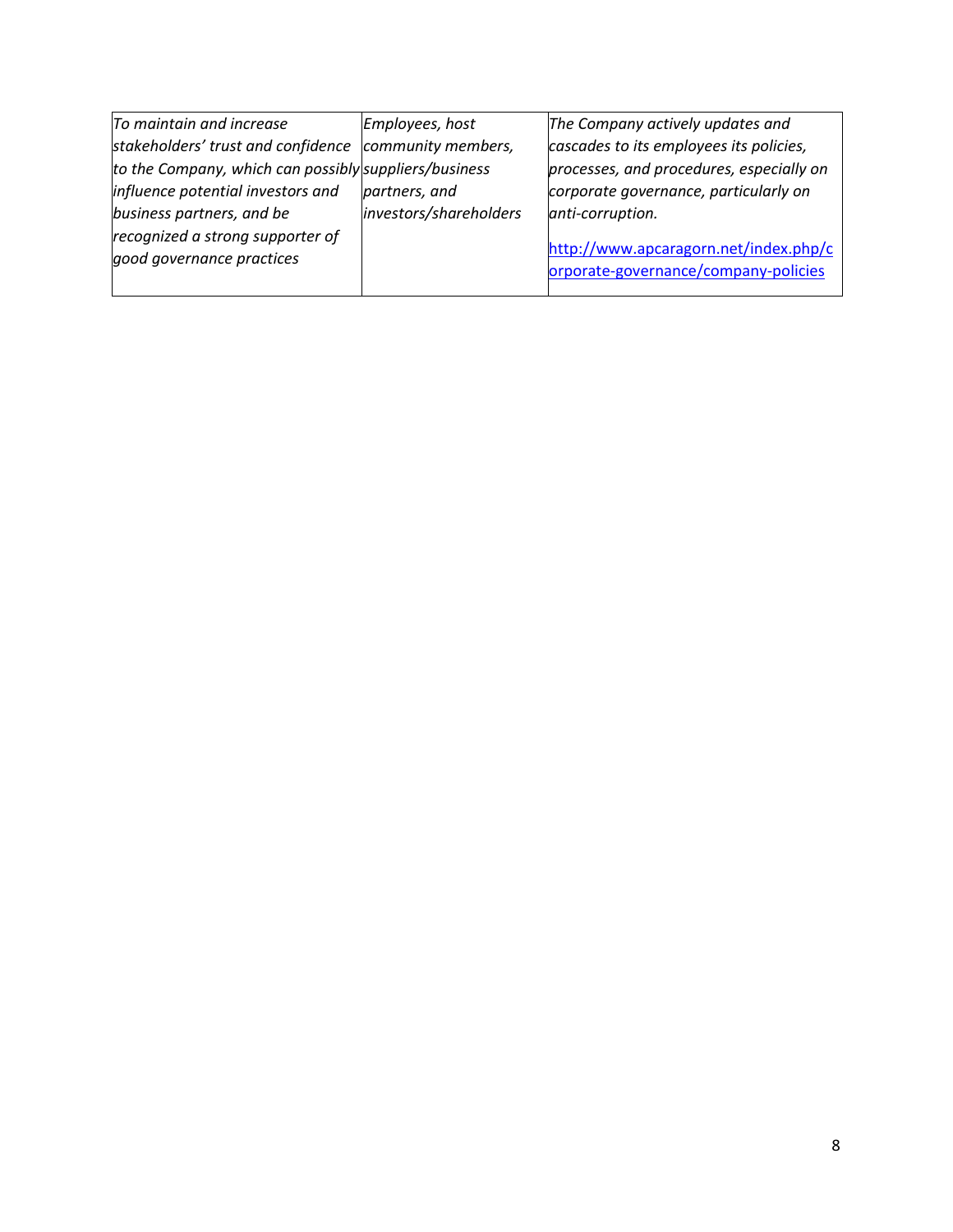# **ENVIRONMENT**

### Resource Management

### <span id="page-8-0"></span>[Energy consumption within the organization:](#page-8-0)

- Not material to the Company

| <b>Disclosure</b>                      | <b>Quantity</b> | <b>Units</b> |
|----------------------------------------|-----------------|--------------|
| Energy consumption (renewable sources) | Not material    | GJ           |
| Energy consumption (gasoline)          | Not material    | GJ           |
| Energy consumption (LPG)               | Not material    | GJ           |
| Energy consumption (diesel)            | Not material    | GJ           |
| Energy consumption (electricity)       | Not material    | kWh          |

### Reduction of energy consumption

### - Not material to the Company

| <b>Disclosure</b>              | Quantity     | <b>Units</b> |
|--------------------------------|--------------|--------------|
| Energy reduction (gasoline)    | Not material | GJ           |
| Energy reduction (LPG)         | Not material | GJ           |
| Energy reduction (diesel)      | Not material | GJ           |
| Energy reduction (electricity) | Not material | kWh          |
| Energy reduction (gasoline)    | Not material | GJ           |

| What is the impact and where<br>does it occur? What is the<br>organization's involvement in the<br>impact? | <b>Which stakeholders are</b><br>laffected? | <b>Management Approach</b> |
|------------------------------------------------------------------------------------------------------------|---------------------------------------------|----------------------------|
| Not material                                                                                               |                                             |                            |
| What are the Risk/s Identified?                                                                            | <b>Which stakeholders are</b><br>laffected? | <b>Management Approach</b> |
| Not material                                                                                               |                                             |                            |
| What are the Opportunity/ies<br>Identified?                                                                | <b>Which stakeholders are</b><br>laffected? | <b>Management Approach</b> |
| Not material                                                                                               |                                             |                            |

### Water consumption within the organization

|  |  |  | - Not material to the Company |
|--|--|--|-------------------------------|
|--|--|--|-------------------------------|

| <b>Disclosure</b> | Quantity | <b>Units</b> |
|-------------------|----------|--------------|
|                   |          |              |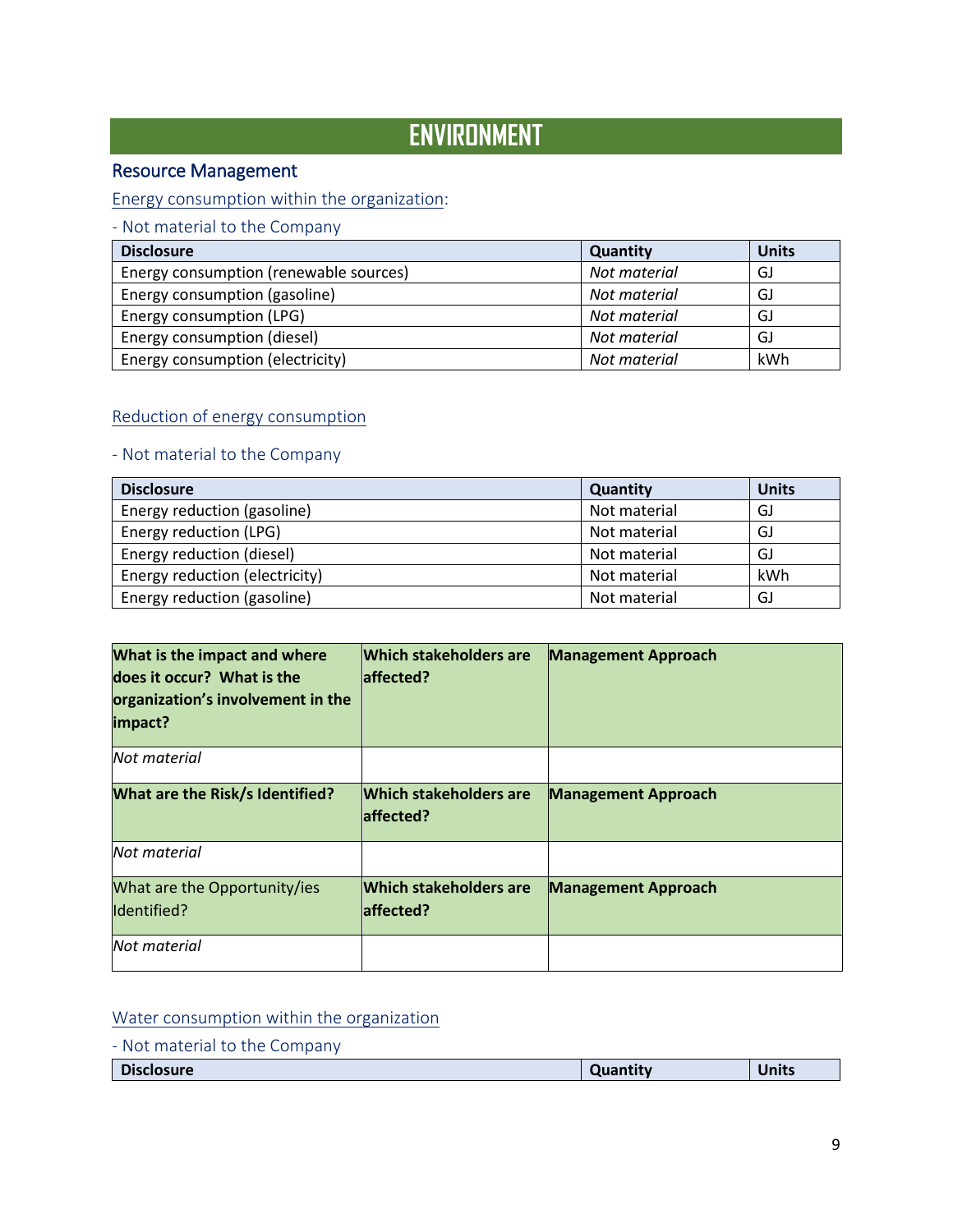| Water withdrawal          | Not material | Cubic  |
|---------------------------|--------------|--------|
|                           |              | meters |
| Water consumption         | Not material | Cubic  |
|                           |              | meters |
| Water recycled and reused | Not material | Cubic  |
|                           |              | meters |

| What is the impact and where<br>does it occur? What is the<br>organization's involvement in the<br>impact? | <b>Which stakeholders are</b><br>laffected? | <b>Management Approach</b> |
|------------------------------------------------------------------------------------------------------------|---------------------------------------------|----------------------------|
| Not material                                                                                               |                                             |                            |
| What are the Risk/s Identified?                                                                            | <b>Which stakeholders are</b><br>laffected? | <b>Management Approach</b> |
| Not material                                                                                               |                                             |                            |
| <b>What are the Opportunity/ies</b><br><b>Identified?</b>                                                  | <b>Which stakeholders are</b><br>affected?  | <b>Management Approach</b> |
| Not material                                                                                               |                                             |                            |

# <span id="page-9-0"></span>[Materials used by the organization](#page-9-0)

| <b>Disclosure</b>                                                                                              | <b>Quantity</b> | Units     |
|----------------------------------------------------------------------------------------------------------------|-----------------|-----------|
| Materials used by weight or volume                                                                             |                 |           |
| renewable                                                                                                      | Not material    | kg/liters |
| non-renewable                                                                                                  | Not material    | kg/liters |
| Percentage of recycled input materials used to manufacture the<br>organization's primary products and services | Not material    | %         |

| What is the impact and where<br>does it occur? What is the<br>organization's involvement in the<br>impact? | <b>Which stakeholders are</b><br>laffected? | <b>Management Approach</b> |
|------------------------------------------------------------------------------------------------------------|---------------------------------------------|----------------------------|
| Not material                                                                                               |                                             |                            |
| <b>What are the Risk/s Identified?</b>                                                                     | <b>Which stakeholders are</b><br>laffected? | <b>Management Approach</b> |
| Not material                                                                                               |                                             |                            |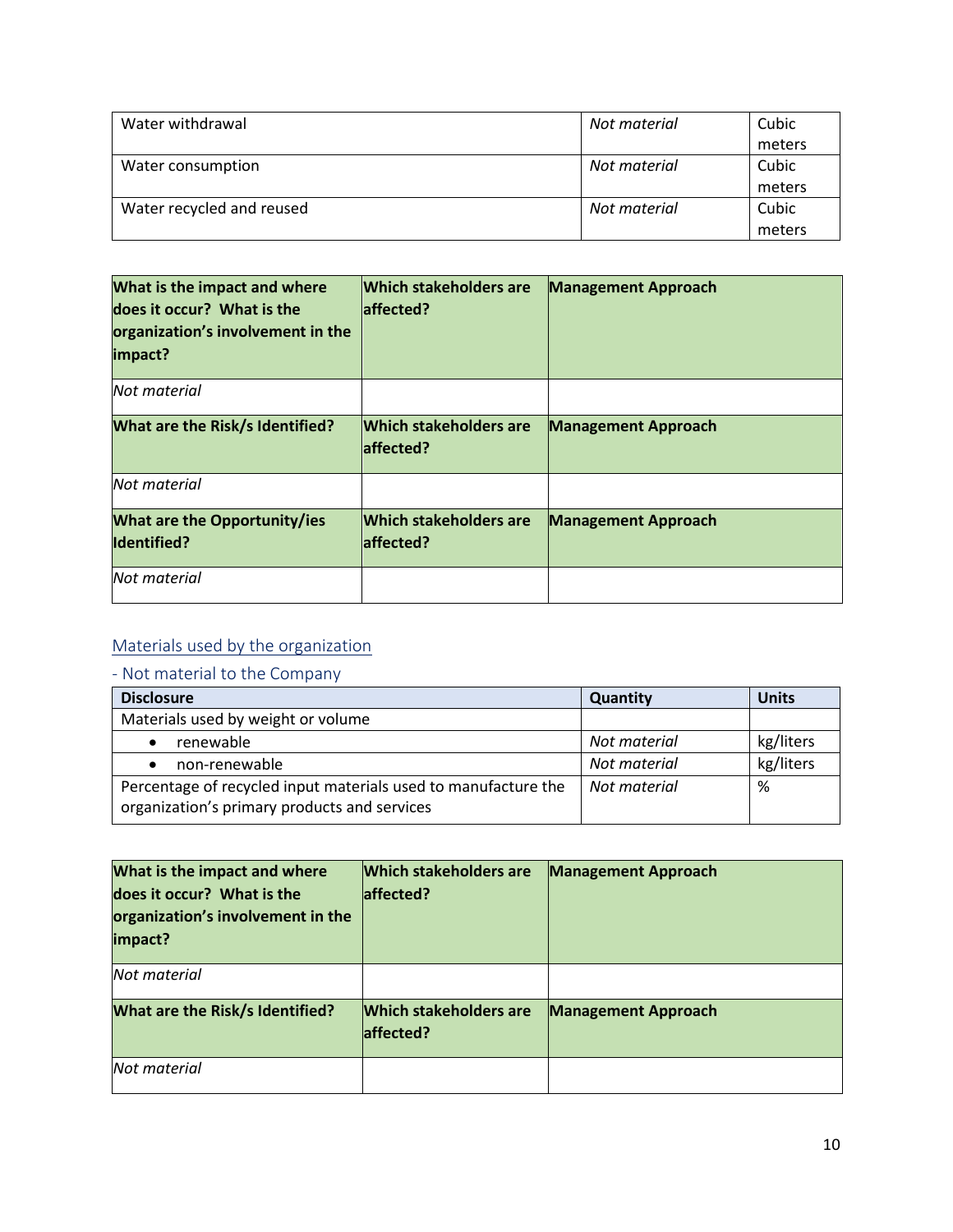| <b>What are the Opportunity/ies</b><br><b>Identified?</b> | <b>Which stakeholders are</b><br>laffected? | <b>Management Approach</b> |
|-----------------------------------------------------------|---------------------------------------------|----------------------------|
| Not material                                              |                                             |                            |

### <span id="page-10-0"></span>[Ecosystems and biodiversity \(whether in upland/watershed or coastal/marine\)](#page-10-0)

# - Not material to the Company

| <b>Disclosure</b>                                             | Quantity             | <b>Units</b> |
|---------------------------------------------------------------|----------------------|--------------|
| Operational sites owned, leased, managed in, or adjacent to,  | (identify all sites) |              |
| protected areas and areas of high biodiversity value outside  | Not material         |              |
| protected areas                                               |                      |              |
| Habitats protected or restored                                | Not material         | Ha           |
| IUCN2 Red List species and national conservation list species | (list)               |              |
| with habitats in areas affected by operations                 | Not material         |              |

| What is the impact and where<br>does it occur? What is the<br>organization's involvement in the<br>impact? | <b>Which stakeholders are</b><br>laffected? | <b>Management Approach</b> |
|------------------------------------------------------------------------------------------------------------|---------------------------------------------|----------------------------|
| Not material                                                                                               |                                             |                            |
| <b>What are the Risk/s Identified?</b>                                                                     | <b>Which stakeholders are</b><br>laffected? | <b>Management Approach</b> |
| Not material                                                                                               |                                             |                            |
| <b>What are the Opportunity/ies</b><br>Identified?                                                         | <b>Which stakeholders are</b><br>laffected? | <b>Management Approach</b> |
| Not material                                                                                               |                                             |                            |

# Environmental impact management

### <span id="page-10-1"></span>[Air Emissions](#page-10-1)

<span id="page-10-2"></span>*[GHG](#page-10-2)*

| <b>Disclosure</b>              | <b>Quantity</b> | Units             |
|--------------------------------|-----------------|-------------------|
| Direct (Scope 1) GHG Emissions | Not material    | <b>Tonnes</b>     |
|                                |                 | CO <sub>2</sub> e |

<span id="page-10-3"></span>l <sup>2</sup> International Union for Conservation of Nature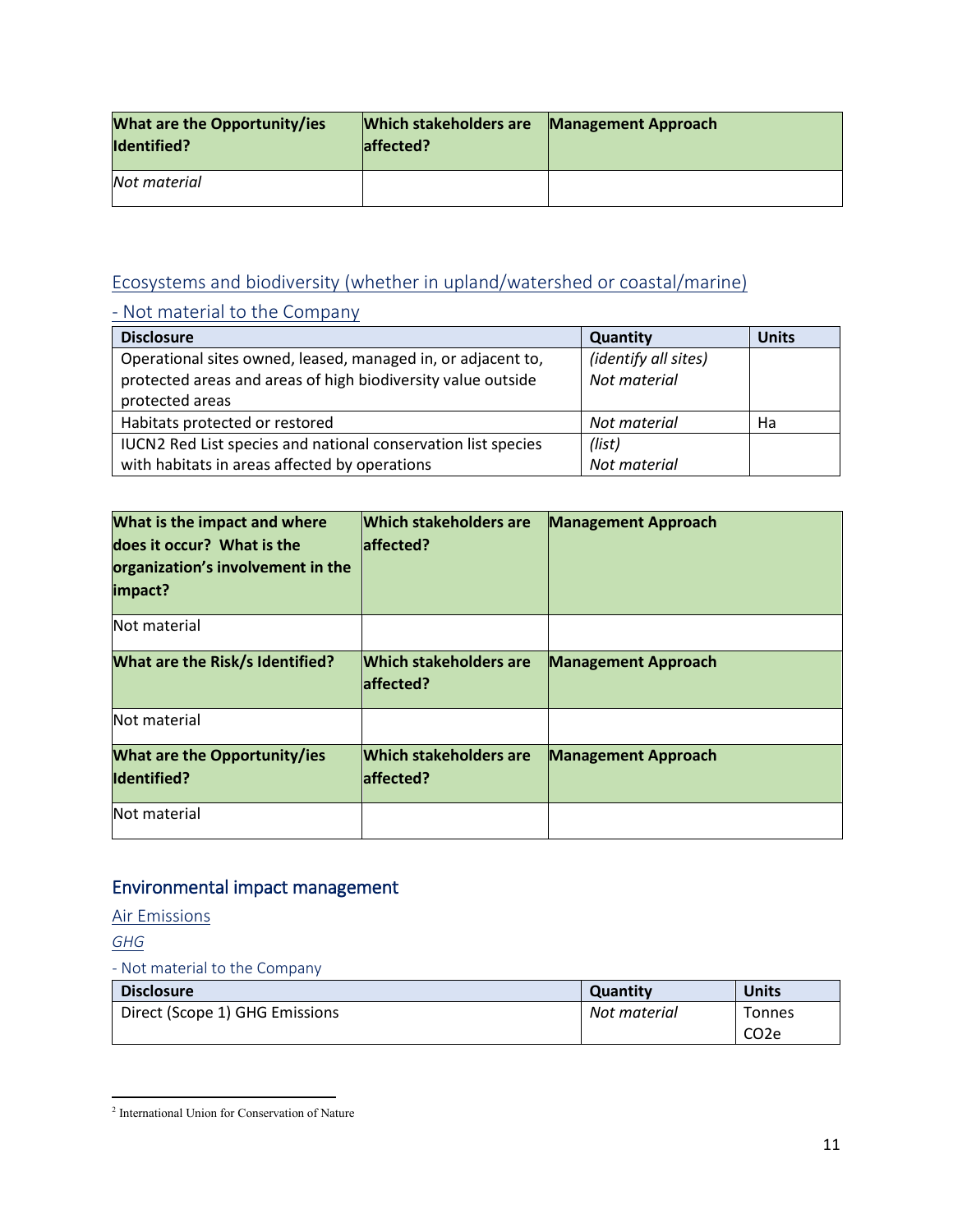| Energy indirect (Scope 2) GHG Emissions       | Not material | Tonnes<br>CO <sub>2</sub> e |
|-----------------------------------------------|--------------|-----------------------------|
| Emissions of ozone-depleting substances (ODS) | Not material | Tonnes                      |

| What is the impact and where<br>does it occur? What is the<br>organization's involvement in the<br>impact? | <b>Which stakeholders are</b><br>laffected? | <b>Management Approach</b> |
|------------------------------------------------------------------------------------------------------------|---------------------------------------------|----------------------------|
| Not material                                                                                               |                                             |                            |
| What are the Risk/s Identified?                                                                            | Which stakeholders are<br>laffected?        | <b>Management Approach</b> |
| Not material                                                                                               |                                             |                            |
| <b>What are the Opportunity/ies</b><br><b>Identified?</b>                                                  | <b>Which stakeholders are</b><br>laffected? | <b>Management Approach</b> |
| Not material                                                                                               |                                             |                            |

### <span id="page-11-0"></span>*[Air pollutants](#page-11-0)*

| <b>Disclosure</b>                    | Quantity     | <b>Units</b> |
|--------------------------------------|--------------|--------------|
| <b>NO<sub>x</sub></b>                | Not material | kg           |
| SO <sub>x</sub>                      | Not material | kg           |
| Persistent organic pollutants (POPs) | Not material | kg           |
| Volatile organic compounds (VOCs)    | Not material | kg           |
| Hazardous air pollutants (HAPs)      | Not material | kg           |
| Particulate matter (PM)              | Not material | kg           |

| What is the impact and where<br>does it occur? What is the<br>organization's involvement in the<br>impact? | <b>Which stakeholders are</b><br>laffected? | <b>Management Approach</b> |
|------------------------------------------------------------------------------------------------------------|---------------------------------------------|----------------------------|
| Not material                                                                                               |                                             |                            |
| What are the Risk/s Identified?                                                                            | <b>Which stakeholders are</b><br>laffected? | <b>Management Approach</b> |
| Not material                                                                                               |                                             |                            |
| <b>What are the Opportunity/ies</b><br><b>Identified?</b>                                                  | Which stakeholders are<br>affected?         | <b>Management Approach</b> |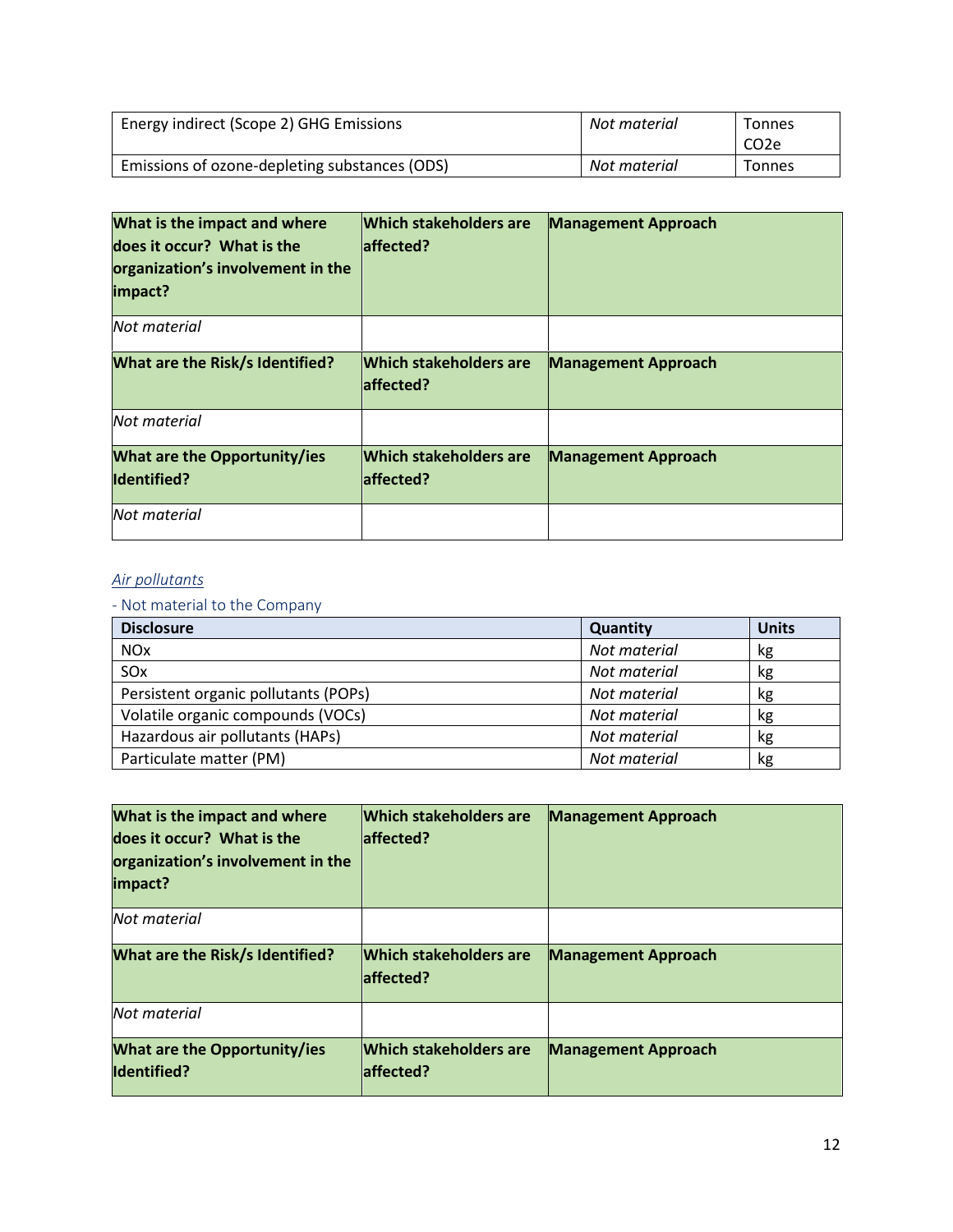| Not material<br>__ |  |
|--------------------|--|
|                    |  |

### <span id="page-12-0"></span>Solid and Hazardous Wastes

<span id="page-12-1"></span>*[Solid Waste](#page-12-1)*

### - Not material to the Company

| <b>Disclosure</b>           | Quantity     | <b>Units</b> |
|-----------------------------|--------------|--------------|
| Total solid waste generated | Not material | kg           |
| Reusable                    | Not material | kg           |
| Recyclable                  | Not material | kg           |
| Composted                   | Not material | kg           |
| Incinerated                 | Not material | kg           |
| Residuals/Landfilled        | Not material | kg           |

| What is the impact and where<br>does it occur? What is the<br>organization's involvement in the<br>impact? | <b>Which stakeholders are</b><br>laffected? | <b>Management Approach</b> |
|------------------------------------------------------------------------------------------------------------|---------------------------------------------|----------------------------|
| Not material                                                                                               |                                             |                            |
| What are the Risk/s Identified?                                                                            | <b>Which stakeholders are</b><br>laffected? | <b>Management Approach</b> |
| Not material                                                                                               |                                             |                            |
| <b>What are the Opportunity/ies</b><br><b>Identified?</b>                                                  | <b>Which stakeholders are</b><br>affected?  | <b>Management Approach</b> |
| Not material                                                                                               |                                             |                            |

### *Hazardous Waste*

| <b>Disclosure</b>                           | <b>Quantity</b> | <b>Units</b> |
|---------------------------------------------|-----------------|--------------|
| Total weight of hazardous waste generated   | Not material    | kg           |
| Total weight of hazardous waste transported | Not material    | кg           |

| What is the impact and where<br>does it occur? What is the<br>organization's involvement in the<br>impact? | <b>Which stakeholders are</b><br>laffected? | <b>Management Approach</b> |
|------------------------------------------------------------------------------------------------------------|---------------------------------------------|----------------------------|
| Not material                                                                                               |                                             |                            |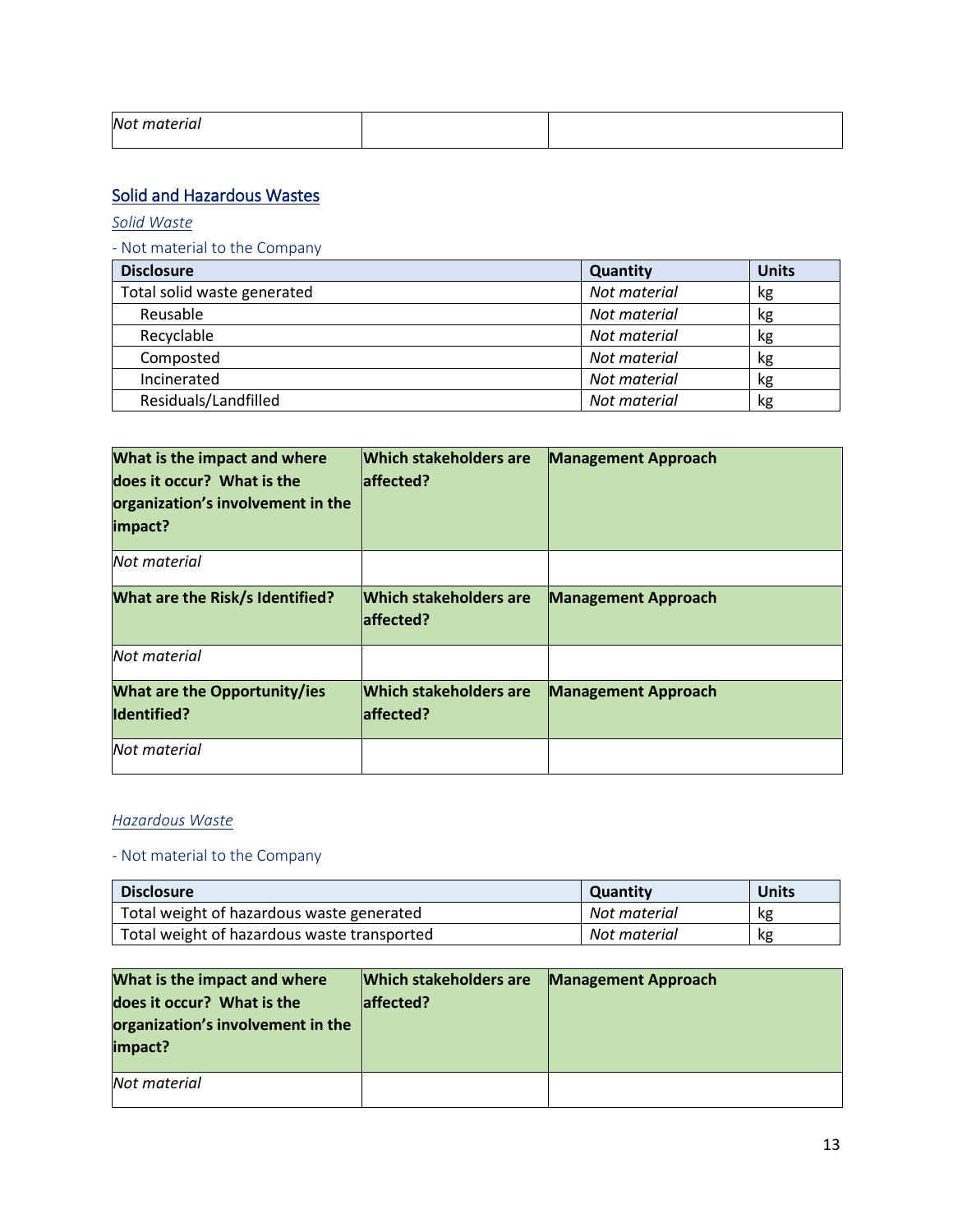| What are the Risk/s Identified?             | <b>Which stakeholders are</b><br>laffected? | <b>Management Approach</b> |
|---------------------------------------------|---------------------------------------------|----------------------------|
| Not material                                |                                             |                            |
| What are the Opportunity/ies<br>Identified? | <b>Which stakeholders are</b><br>laffected? | <b>Management Approach</b> |
| Not material                                |                                             |                            |

# **Effluents**

### - Not material to the Company

| <b>Disclosure</b>                | <b>Quantity</b> | <b>Units</b> |
|----------------------------------|-----------------|--------------|
| Total volume of water discharges | Not material    | Cubic        |
|                                  |                 | meters       |
| Percent of wastewater recycled   | Not material    | %            |

| What is the impact and where<br>does it occur? What is the<br>organization's involvement in the<br>impact? | <b>Which stakeholders are</b><br>laffected? | <b>Management Approach</b> |
|------------------------------------------------------------------------------------------------------------|---------------------------------------------|----------------------------|
| Not material                                                                                               |                                             |                            |
| <b>What are the Risk/s Identified?</b>                                                                     | <b>Which stakeholders are</b><br>laffected? | <b>Management Approach</b> |
| Not material                                                                                               |                                             |                            |
| <b>What are the Opportunity/ies</b><br><b>Identified?</b>                                                  | <b>Which stakeholders are</b><br>laffected? | <b>Management Approach</b> |
| Not material                                                                                               |                                             |                            |

# Environmental compliance

[Non-compliance with Environmental Laws and Regulations](#page-10-1)

| <b>Disclosure</b>                                          | <b>Quantity</b> | <b>Units</b> |
|------------------------------------------------------------|-----------------|--------------|
| Total amount of monetary fines for non-compliance with     | Not material    | PhP          |
| environmental laws and/or regulations                      |                 |              |
| No. of non-monetary sanctions for non-compliance with      | Not material    | #            |
| environmental laws and/or regulations                      |                 |              |
| No. of cases resolved through dispute resolution mechanism | Not material    | #            |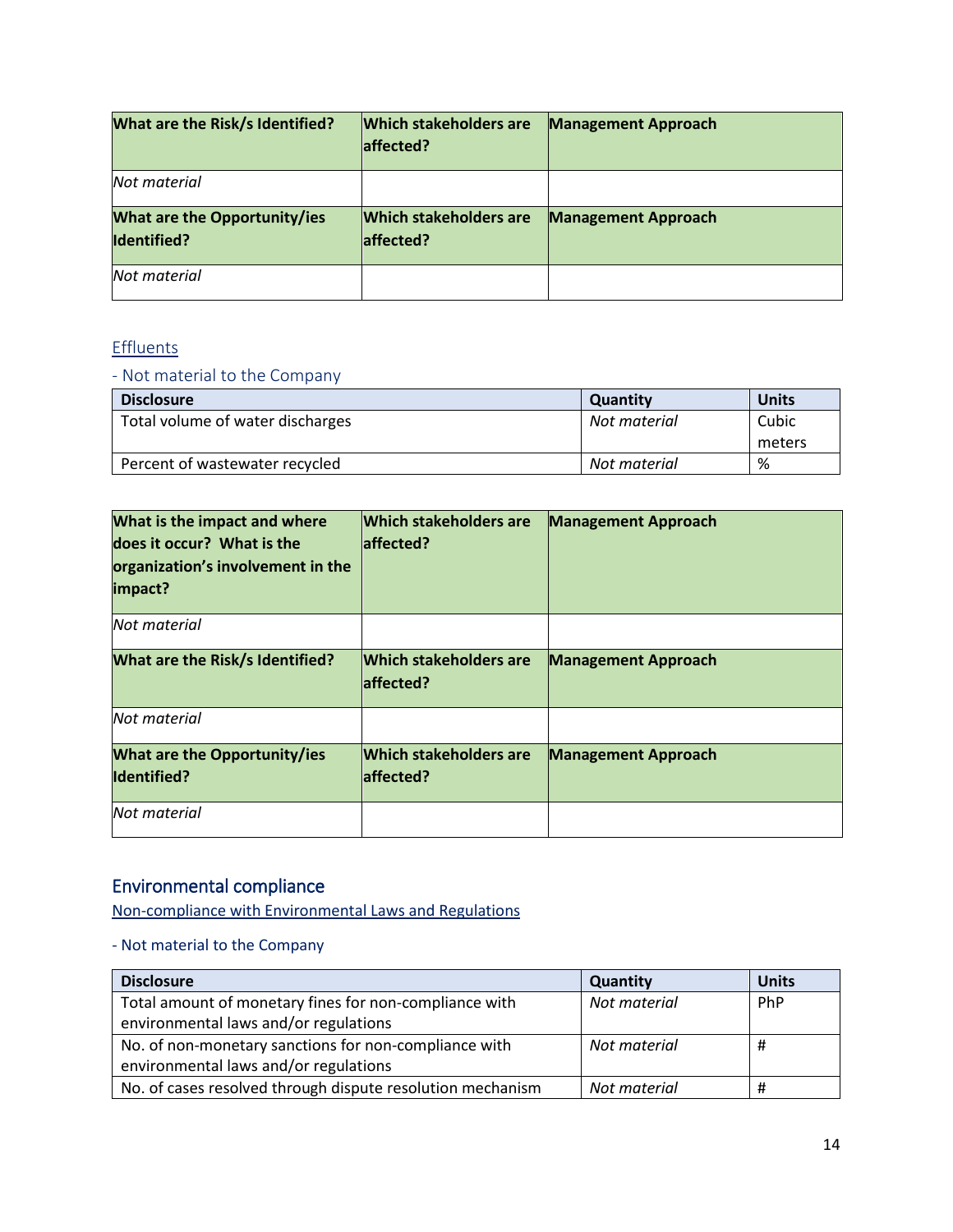| What is the impact and where<br>does it occur? What is the<br>organization's involvement in the<br>impact? | <b>Which stakeholders are</b><br>laffected? | <b>Management Approach</b> |
|------------------------------------------------------------------------------------------------------------|---------------------------------------------|----------------------------|
| Not material                                                                                               |                                             |                            |
| What are the Risk/s Identified?                                                                            | <b>Which stakeholders are</b><br>laffected? | <b>Management Approach</b> |
| Not material                                                                                               |                                             |                            |
| What are the Opportunity/ies<br>Identified?                                                                | Which stakeholders are<br>affected?         | <b>Management Approach</b> |
| Not material                                                                                               |                                             |                            |

# **SOCIAL**

# Employee Management

### Employee Hiring and Benefits

### *Employee data*

| <b>Disclosure</b>                                  | Quantity | <b>Units</b> |
|----------------------------------------------------|----------|--------------|
| Total number of employees <sup>3</sup>             |          |              |
| Number of female employees<br>а.                   |          | Ħ            |
| Number of male employees<br>b.                     |          | Ħ            |
| Attrition rate <sup>4</sup>                        | 0%       | rate         |
| Ratio of lowest paid employee against minimum wage | 1:2.19   | ratio        |

### *Employee benefits*

 $\overline{\phantom{a}}$ 

| <b>List of Benefits</b> | Y/N | % of female employees<br>who availed for the | % of male employees<br>who availed for the |
|-------------------------|-----|----------------------------------------------|--------------------------------------------|
|                         |     | year                                         | year                                       |
| SSS                     |     | 100%                                         | 50%                                        |
| PhilHealth              |     | 0%                                           | 50%                                        |
| Pag-ibig                | v   | 0%                                           | 50%                                        |
| Parental leaves         | v   | 0%                                           | 0%                                         |
| <b>Vacation leaves</b>  |     | 100%                                         | 100%                                       |
| Sick leaves             |     | 100%                                         | 100%                                       |

<span id="page-14-0"></span> $3$  Employees are individuals who are in an employment relationship with the organization, according to national law or its application ( $\frac{GRI}{I}$ [Standards 2016 Glossary\)](https://www.globalreporting.org/standards/media/1035/gri-standards-glossary-2016.pdf)

<span id="page-14-1"></span><sup>4</sup> Attrition are = (no. of new hires – no. of turnover)/(average of total no. of employees of previous year and total no. of employees of current year)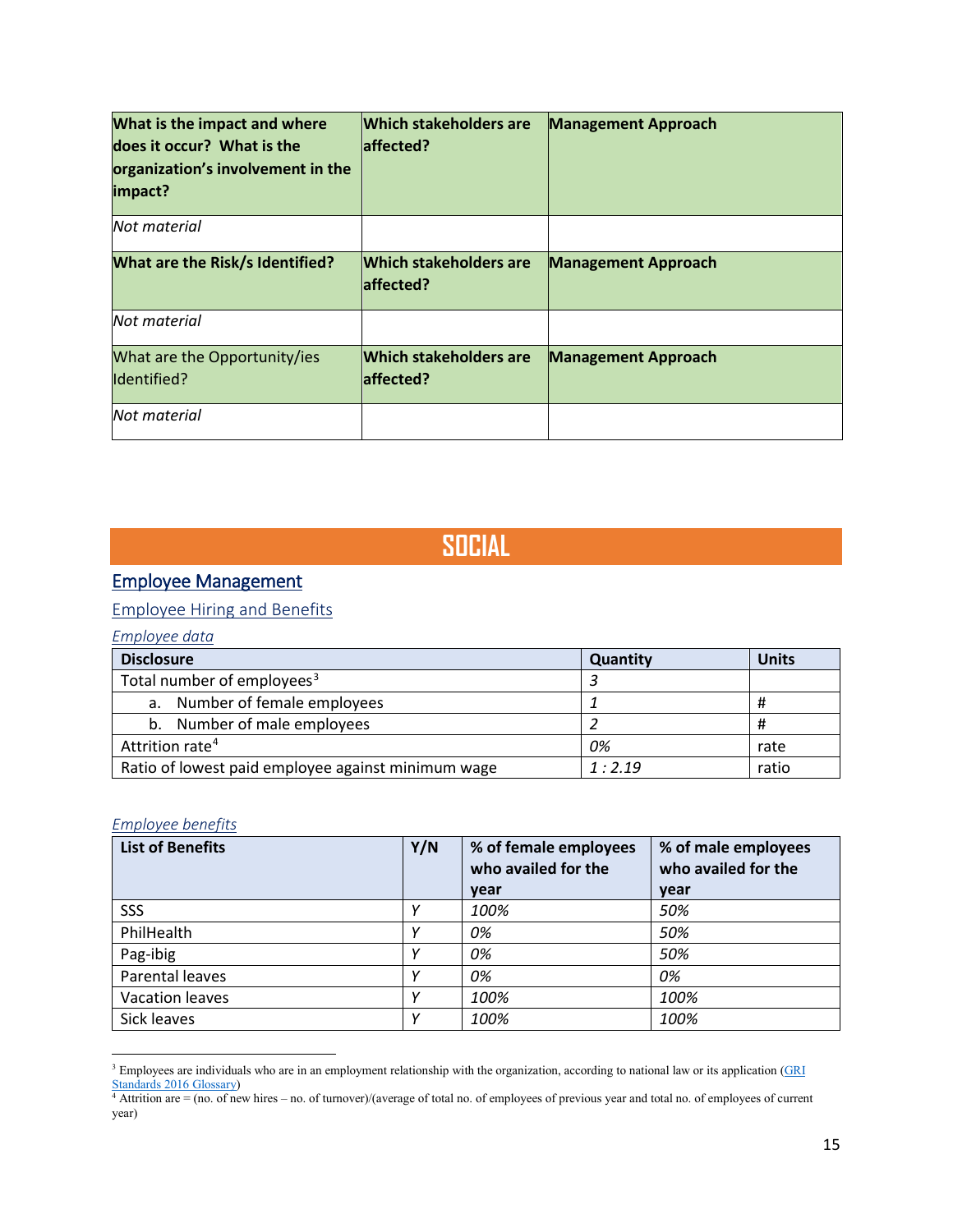| Medical benefits (aside from        |   | 100% | 100%                     |
|-------------------------------------|---|------|--------------------------|
| PhilHealth))                        |   |      |                          |
| Housing assistance (aside from Pag- | N |      |                          |
| ibig)                               |   |      |                          |
| Retirement fund (aside from SSS)    |   | 0%   | 0%                       |
| Further education support           | N |      |                          |
| Company stock options               | N |      | $\overline{\phantom{0}}$ |
| Telecommuting                       | N |      |                          |
| Flexible-working Hours              |   | 0%   | 100%                     |
| (Others)                            | N |      |                          |

| What is the impact and where does it occur? What<br>is the organization's involvement in the impact?                         | <b>Management Approach</b>                                                                                                                                                                                                                                                                                                                                                                                                                                                                                                                                                                                                                                                                                                                  |
|------------------------------------------------------------------------------------------------------------------------------|---------------------------------------------------------------------------------------------------------------------------------------------------------------------------------------------------------------------------------------------------------------------------------------------------------------------------------------------------------------------------------------------------------------------------------------------------------------------------------------------------------------------------------------------------------------------------------------------------------------------------------------------------------------------------------------------------------------------------------------------|
| Primary business operations caused by the<br>organization – Having an average of 7 years of<br>retention among the employees | APC values and gives importance to its employees<br>by empowering them and fulfilling their career<br>aspirations to help progress their capabilities, and<br>to encourage loyalty, dedication, passion and<br>productivity at work. The Company also believes<br>that investing in its people and developing a<br>diverse talent pool are critical to its success and<br>growth. APC provides resources, services and<br>facilities to equip its employees with the<br>necessary knowledge and skills to better perform<br>their duties as well as offer them various<br>opportunities to continuously enhance their<br>professional knowledge and skills, and to improve<br>themselves as individuals and as members of the<br>community. |
|                                                                                                                              | The Company also exerts its best efforts to<br>maintain a climate conducive to working and<br>provides a substantial level of job security,<br>benefits and personal rewards for their<br>employees. The performance evaluation system<br>has been designed and established to provide a<br>common and equitable basis for evaluating the<br>performance of individual employees. It also<br>implements policies on promotions and salary<br>adjustments in support of APC's aim to empower<br>and fulfill career aspirations of employees.                                                                                                                                                                                                 |
| What are the Risk/s Identified?                                                                                              | <b>Management Approach</b>                                                                                                                                                                                                                                                                                                                                                                                                                                                                                                                                                                                                                                                                                                                  |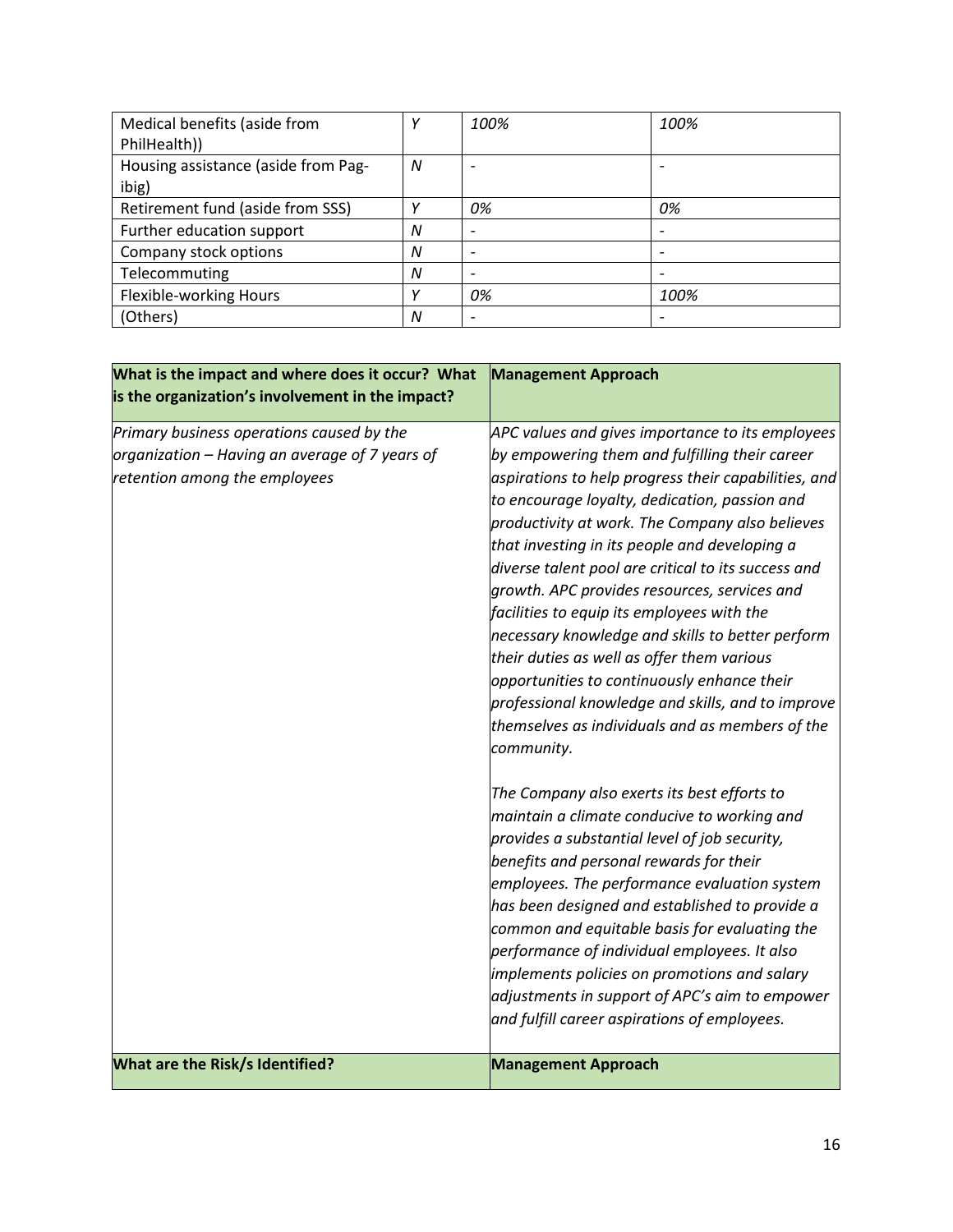| Higher attrition rate which could affect the business<br>$\alpha$ operations and delivery of services; additional costs to with opportunities for career development and<br>be incurred due to the need to train employees | APC treats its employees fairly by providing them<br>advancement based on merit, regardless of<br>gender, age, religion.<br>http://www.apcaragorn.net/index.php/corporate<br>-governance/code-of-conduct-and-ethics |
|----------------------------------------------------------------------------------------------------------------------------------------------------------------------------------------------------------------------------|---------------------------------------------------------------------------------------------------------------------------------------------------------------------------------------------------------------------|
| What are the Opportunity/ies Identified?                                                                                                                                                                                   | <b>Management Approach</b>                                                                                                                                                                                          |
| To motivate talents, and to assure internal equity in                                                                                                                                                                      | Constant exploration of human resource                                                                                                                                                                              |
| pay                                                                                                                                                                                                                        | developments and enhancements, particularly on<br>employment, benefits and other perquisites.                                                                                                                       |

# Employee Training and Development

| <b>Disclosure</b>                            | Quantity | <b>Units</b>   |
|----------------------------------------------|----------|----------------|
| Total training hours provided to employees   |          |                |
| Female employees<br>а.                       | U        | hours          |
| Male employees<br>b.                         | 0        | hours          |
| Average training hours provided to employees |          |                |
| Female employees<br>а.                       | 0        | hours/employee |
| Male employees<br>b.                         | 0        | hours/employee |

| What is the impact and where does it occur? What<br>is the organization's involvement in the impact?     | <b>Management Approach</b>                                                                                                                                                                                                                                                                                                                                                                                                                                           |
|----------------------------------------------------------------------------------------------------------|----------------------------------------------------------------------------------------------------------------------------------------------------------------------------------------------------------------------------------------------------------------------------------------------------------------------------------------------------------------------------------------------------------------------------------------------------------------------|
| Primary business operations caused by the<br>organization – having a pool of specialized team<br>players | APC values and gives importance to its employees<br>by empowering them and fulfilling their career<br>aspirations to help progress their capabilities, and<br>to encourage loyalty, dedication, passion and<br>productivity at work. The Company also believes<br>that investing in its people and developing a<br>diverse talent pool are critical to its success and<br>growth. APC provides resources, services and<br>facilities to equip its employees with the |
|                                                                                                          | necessary knowledge and skills to better perform<br>their duties as well as offer them various<br>opportunities to continuously enhance their<br>professional knowledge and skills, and to improve<br>themselves as individuals and as members of the<br>community.<br>Upon being hired, an employee undergoes<br>induction and orientation as may be determined                                                                                                     |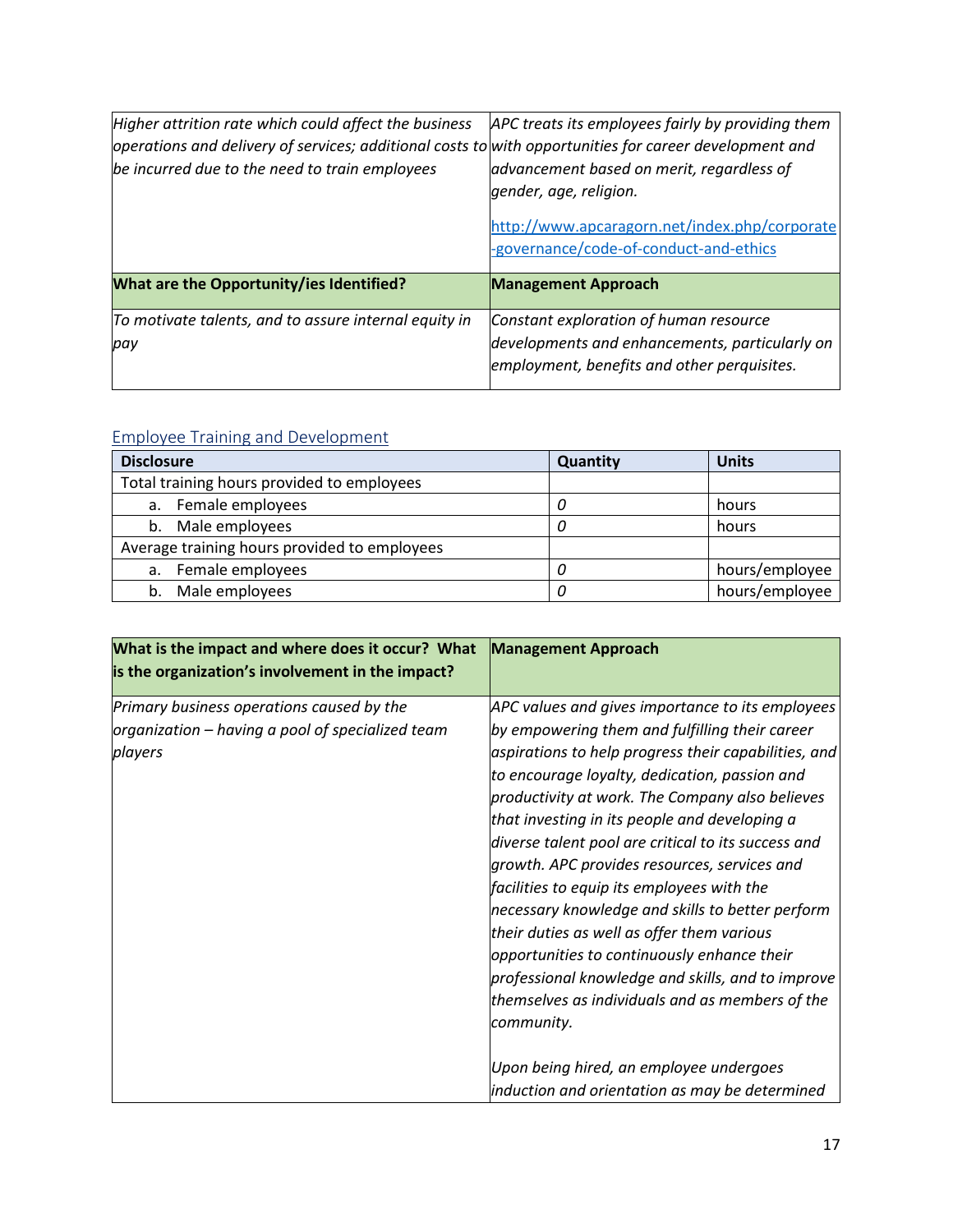|                                                                                                                 | by the Company. Each newly hired employee is      |
|-----------------------------------------------------------------------------------------------------------------|---------------------------------------------------|
|                                                                                                                 | introduced to the organization and is oriented on |
|                                                                                                                 | the personnel policies, guidelines and benefits   |
|                                                                                                                 | through a Corporate Orientation Program. An       |
|                                                                                                                 | annual mandated Corporate Training is also done   |
|                                                                                                                 | to refresh employees on Company Codes and         |
|                                                                                                                 | Policies. Specific technical training and         |
|                                                                                                                 | compliance to Continuing Professional             |
|                                                                                                                 | Development are among Management's                |
|                                                                                                                 | approach to ensure learning and development of    |
|                                                                                                                 | employees.                                        |
| What are the Risk/s Identified?                                                                                 | <b>Management Approach</b>                        |
| Higher attrition rate which could affect the business                                                           | APC treats its employees fairly by providing them |
| $\omega$ operations and delivery of services; additional costs to with opportunities for career development and |                                                   |
| be incurred due to the need to train employees                                                                  | advancement based on merit, regardless of         |
|                                                                                                                 | gender, age, religion.                            |
|                                                                                                                 | http://www.apcaragorn.net/index.php/corporate     |
|                                                                                                                 | -governance/code-of-conduct-and-ethics            |
| What are the Opportunity/ies Identified?                                                                        | <b>Management Approach</b>                        |
| Obtaining home-grown professionals equipped for                                                                 | Constant exploration of human resource            |
| career advancement/succession                                                                                   | developments and enhancements, particularly on    |
|                                                                                                                 | employee training and development                 |
|                                                                                                                 |                                                   |

### Labor-Management Relations

| <b>Disclosure</b>                                 | Quantity | <b>Units</b> |
|---------------------------------------------------|----------|--------------|
| % of employees covered with Collective Bargaining |          | %            |
| Agreements                                        |          |              |
| Number of consultations conducted with employees  |          |              |
| concerning employee-related policies              |          |              |

| What is the impact and where does it occur? What<br>is the organization's involvement in the impact? | <b>Management Approach</b>                                                                   |
|------------------------------------------------------------------------------------------------------|----------------------------------------------------------------------------------------------|
| Primary business operations caused by the                                                            | Open communication lines amongst the                                                         |
| organization and through the business relationship-                                                  | Company's directors and management, and                                                      |
| effective cooperation between the management and<br>labor workforce                                  | management and employees are maintained.                                                     |
|                                                                                                      | It is also a goal and part of the mission of the                                             |
|                                                                                                      | Company to enhance the positive atmosphere of                                                |
|                                                                                                      | open communication and the maintenance of a<br>productive work environment conducive to high |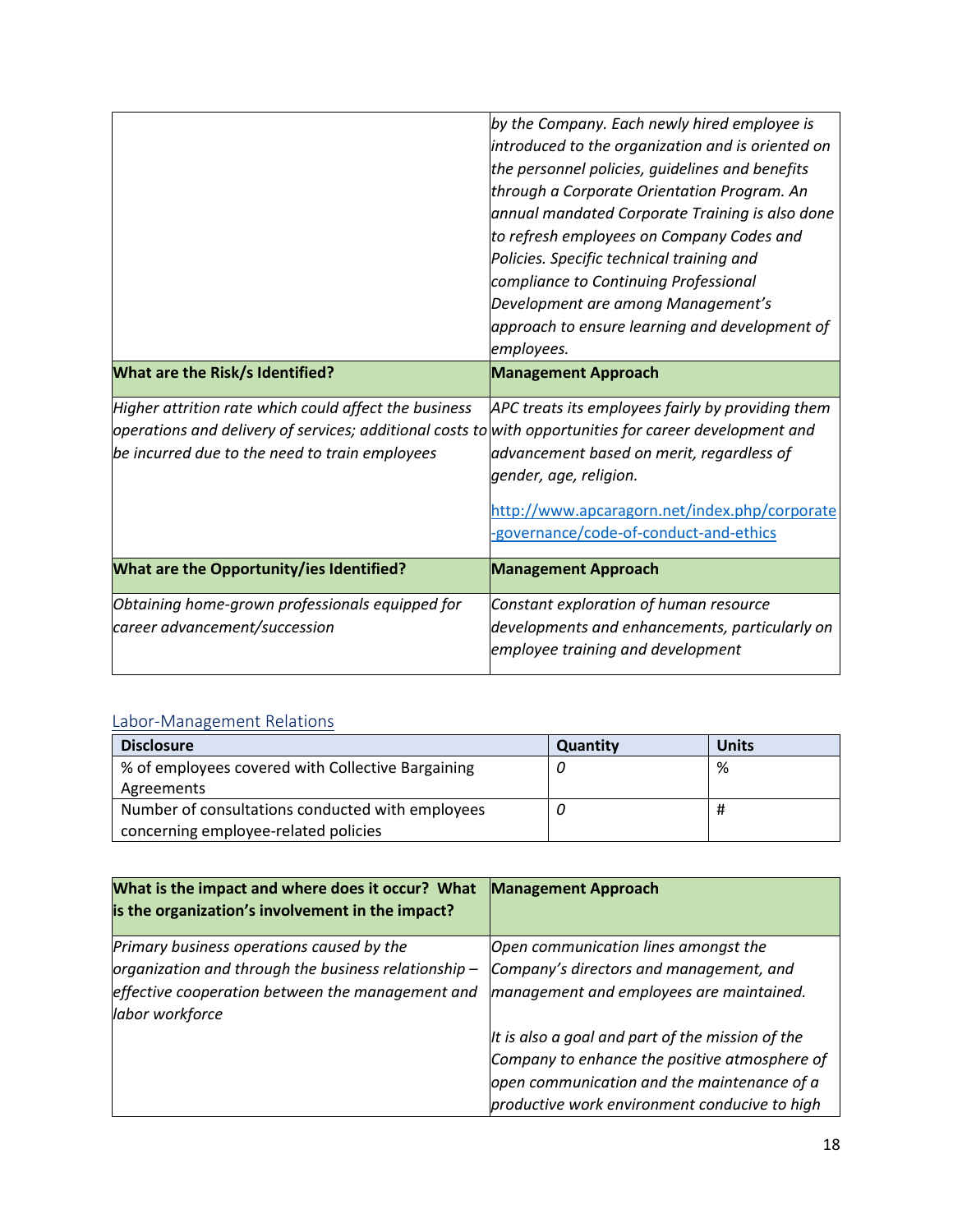|                                                                                                                                                                                          | performance and harmonious employer-employee                                                                                                                                                                                                                                                                                                                                                                                                                                         |
|------------------------------------------------------------------------------------------------------------------------------------------------------------------------------------------|--------------------------------------------------------------------------------------------------------------------------------------------------------------------------------------------------------------------------------------------------------------------------------------------------------------------------------------------------------------------------------------------------------------------------------------------------------------------------------------|
|                                                                                                                                                                                          | relationship.                                                                                                                                                                                                                                                                                                                                                                                                                                                                        |
| <b>What are the Risk/s Identified?</b>                                                                                                                                                   | <b>Management Approach</b>                                                                                                                                                                                                                                                                                                                                                                                                                                                           |
| Disagreements between management and employees Code of Business Conduct and Ethics (the "CBCE")<br>leading to disruption of business operations and<br>ultimately suspension of services | was established to serve as a guideline for<br>employee discipline and forms the grounds for<br>disciplinary actions.<br>The CBCE was also put in place to serve as a guide<br>for directors, management, employees and other<br>concerned stakeholders relative to the<br>performance of their duties and responsibilities,<br>as well as for all business dealings with the<br>Company.<br>http://www.apcaragorn.net/index.php/corporate<br>-governance/code-of-conduct-and-ethics |
| <b>What are the Opportunity/ies Identified?</b>                                                                                                                                          | <b>Management Approach</b>                                                                                                                                                                                                                                                                                                                                                                                                                                                           |
| A clear and unified impartment of directions to attain<br>the Company's goals                                                                                                            | Preserved communication mechanisms, and<br>continuous look-out improvement                                                                                                                                                                                                                                                                                                                                                                                                           |

### Diversity and Equal Opportunity

| <b>Disclosure</b>                                                | Quantity | <b>Units</b> |
|------------------------------------------------------------------|----------|--------------|
| % of female workers in the workforce                             | 33%      | %            |
| % of male workers in the workforce                               | 67%      | %            |
| Number of employees from indigenous communities and/or $\vert$ 0 |          | Ħ            |
| vulnerable sector*                                               |          |              |

*\*Vulnerable sector includes, elderly, persons with disabilities, vulnerable women, refugees, migrants, internally displaced persons, people living with HIV and other diseases, solo parents, and the poor or the base of the pyramid (BOP; Class D and E).* 

| What is the impact and where does it occur? What<br>is the organization's involvement in the impact?                                                                  | <b>Management Approach</b>                                                                                                                                                                                                                                                                          |
|-----------------------------------------------------------------------------------------------------------------------------------------------------------------------|-----------------------------------------------------------------------------------------------------------------------------------------------------------------------------------------------------------------------------------------------------------------------------------------------------|
| Primary business operations caused by the<br>organization - Variety of equally-treated individuals<br>with diverse approach and viewpoint to realize a<br>common goal | The Company provides equal opportunities for its<br>employees, regardless of age, gender, or creed<br>and adopted policies, which promote and observe<br>diversity to and equality throughout the<br>organization.<br>http://www.apcaragorn.net/index.php/corporate<br>-governance/company-policies |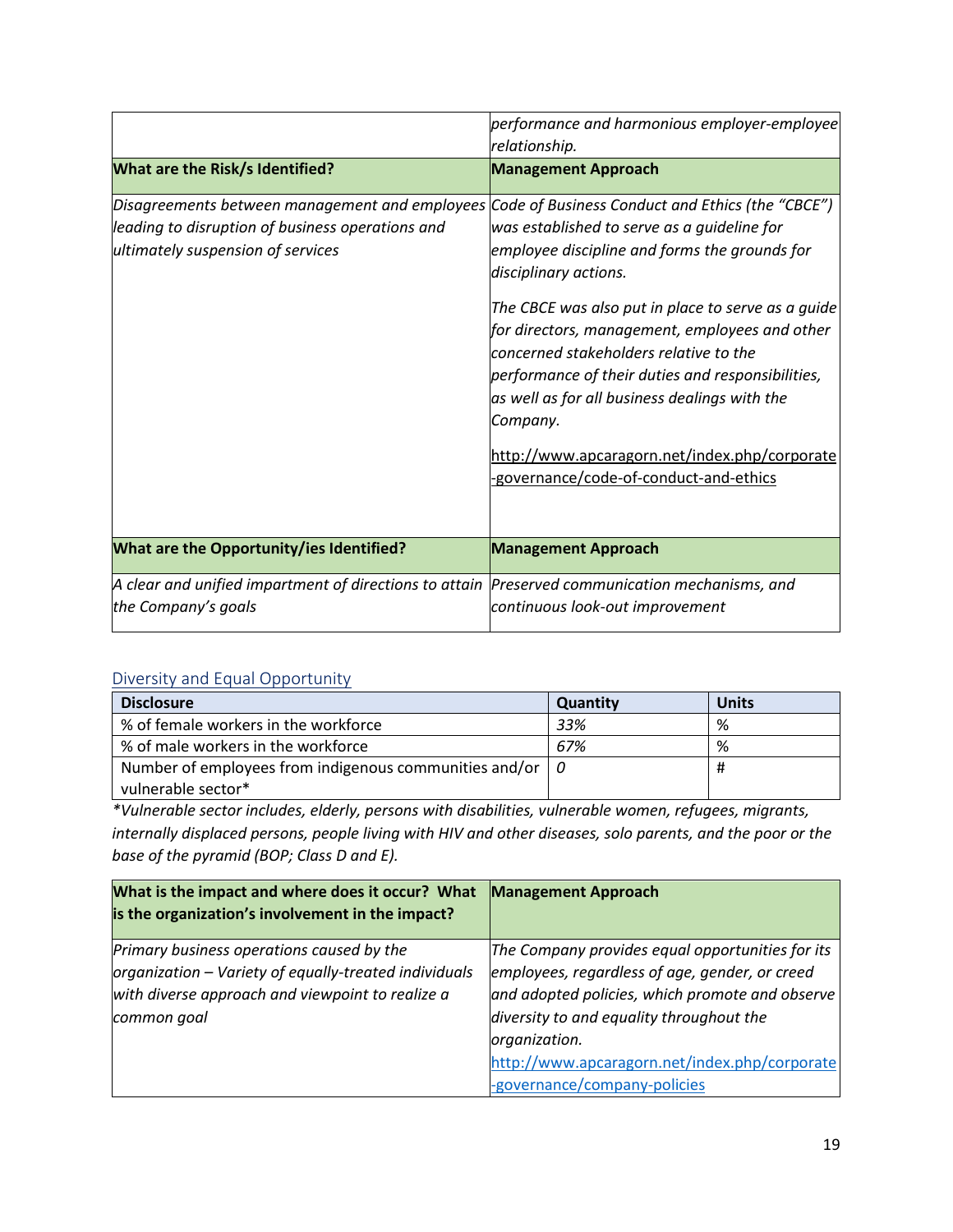|                                                                                                                                                                          | APC encourages respect amongst its employees<br>by setting policies and codes that support<br>diversity in the workplace. It adheres to labor<br>standards that support vulnerable sectors of the<br>community (RA 9710), (RA 9262), and etc.                                                                                                                                                                                                                                                                                              |
|--------------------------------------------------------------------------------------------------------------------------------------------------------------------------|--------------------------------------------------------------------------------------------------------------------------------------------------------------------------------------------------------------------------------------------------------------------------------------------------------------------------------------------------------------------------------------------------------------------------------------------------------------------------------------------------------------------------------------------|
| What are the Risk/s Identified?                                                                                                                                          | <b>Management Approach</b>                                                                                                                                                                                                                                                                                                                                                                                                                                                                                                                 |
| Discrimination in the workplace                                                                                                                                          | Whether in selection of the countries and markets<br>where the Company operates, hiring<br>and<br>promotion of employees, selection of suppliers and<br>contractors – the Company decides on the basis of<br>merit and value to shareholders and does not<br>discriminate on the basis of race, ethnicity,<br>religion, or gender.<br>All board members, officers, and employees are<br>prohibited from<br>practicing<br>any form<br>οf<br>discrimination or harassment in the workplace.<br>This obligation to refrain from such behavior |
|                                                                                                                                                                          | extends to contractors, vendors, suppliers, or<br>visitors, to the extent that their conduct affects the<br>work environment.                                                                                                                                                                                                                                                                                                                                                                                                              |
|                                                                                                                                                                          | http://www.apcaragorn.net/index.php/corporate<br>-governance/code-of-conduct-and-ethics                                                                                                                                                                                                                                                                                                                                                                                                                                                    |
| What are the Opportunity/ies Identified?                                                                                                                                 | <b>Management Approach</b>                                                                                                                                                                                                                                                                                                                                                                                                                                                                                                                 |
| Capturing different perspectives and ideas, with equal Interminable improvement of the Company's<br>appreciation, with the intention of achieving the<br>Company's goals | policies on governance, particularly on diversity<br>and equality                                                                                                                                                                                                                                                                                                                                                                                                                                                                          |

# Workplace Conditions, Labor Standards, and Human Rights

### Occupational Health and Safety

| <b>Disclosure</b>              | Quantity | <b>Units</b> |
|--------------------------------|----------|--------------|
| Safe Man-Hours                 | 8,670*   | Man-hours    |
| No. of work-related injuries   |          | π            |
| No. of work-related fatalities |          | π            |
| No. of work related ill-health |          | Ħ            |
| No. of safety drills           |          | Ħ            |

*\*full year*

| What is the impact and where does it occur? What Management Approach |  |
|----------------------------------------------------------------------|--|
| is the organization's involvement in the impact?                     |  |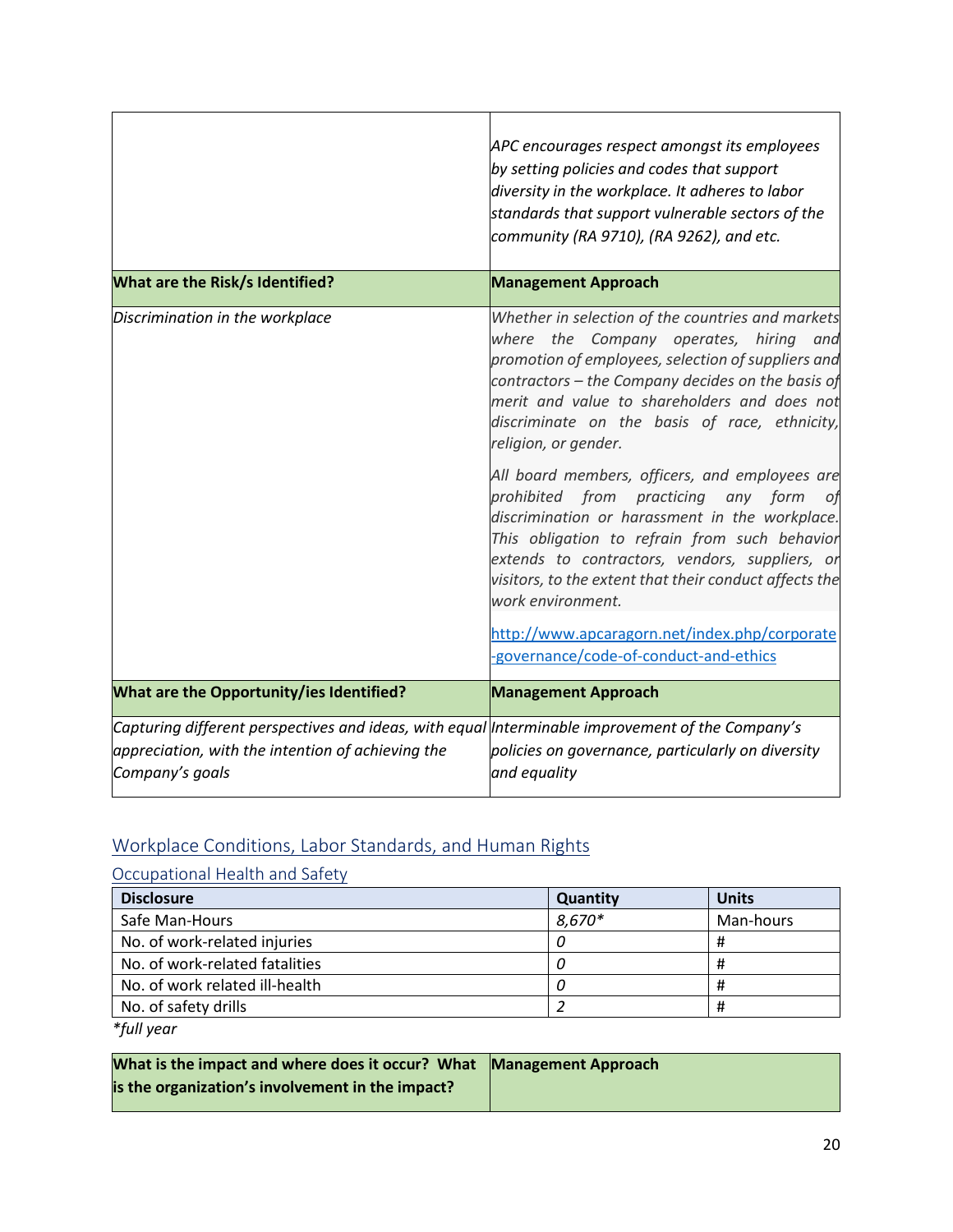| Primary business operations caused by the<br>organization – having active and fit employees, and<br>harm-free working environment | Strict compliance of the Company's safety, health<br>and welfare policy.<br>The Company provides medical/clinical benefits to<br>all employees. Employees are entitled to a free<br>standard check up in the Medical Clinic and are<br>provided the available medicine supplies at the<br>Company Clinic.<br>The Company also implements and conducts<br>various health-related activities and programs |
|-----------------------------------------------------------------------------------------------------------------------------------|---------------------------------------------------------------------------------------------------------------------------------------------------------------------------------------------------------------------------------------------------------------------------------------------------------------------------------------------------------------------------------------------------------|
|                                                                                                                                   | including but not limited to Drug-Free Workplace,<br>Family Welfare Program, HIV and AIDS Prevention<br>and Control in the Workplace Program,<br>Workplace Policy on Hepatitis B, Program on<br><b>Tuberculosis Prevention and Control in the</b><br>Workplace, Covid 19 tests, and the like.                                                                                                           |
| <b>What are the Risk/s Identified?</b>                                                                                            | <b>Management Approach</b>                                                                                                                                                                                                                                                                                                                                                                              |
| Due to the nature of our operations, the risk of injury<br>is minimal.                                                            | While there is nominal risk identified, continuous<br>review and updating, as needed, of requirements<br>to compliance is done                                                                                                                                                                                                                                                                          |
| What are the Opportunity/ies identified?                                                                                          | <b>Management Approach</b>                                                                                                                                                                                                                                                                                                                                                                              |
| A more motivating and secured working atmosphere<br>for the employees                                                             | Continuing feedback mechanisms to<br>consider/acknowledge insights from employees                                                                                                                                                                                                                                                                                                                       |

### Labor Laws and Human Rights

| <b>Disclosure</b>                                            | <b>Quantity</b> | <b>Units</b> |
|--------------------------------------------------------------|-----------------|--------------|
| No. of legal actions or employee grievances involving forced |                 | Ħ            |
| or child labor                                               |                 |              |

Do you have policies that explicitly disallows violations of labor laws and human rights (e.g. harassment, bullying) in the workplace?

| <b>Topic</b> | Y/N | If Yes, cite reference in the company policy                                                             |
|--------------|-----|----------------------------------------------------------------------------------------------------------|
| Forced labor |     | The Company's Code of Business Conduct and Ethics                                                        |
| Child labor  |     | espouses the adherence to compliance with best                                                           |
| Human Rights |     | corporate governance practices and standards, and<br>applicable laws, rules and regulations. This covers |
|              |     | ethical practices such as but not limited to support                                                     |
|              |     | for diversity and non-discrimination, employee                                                           |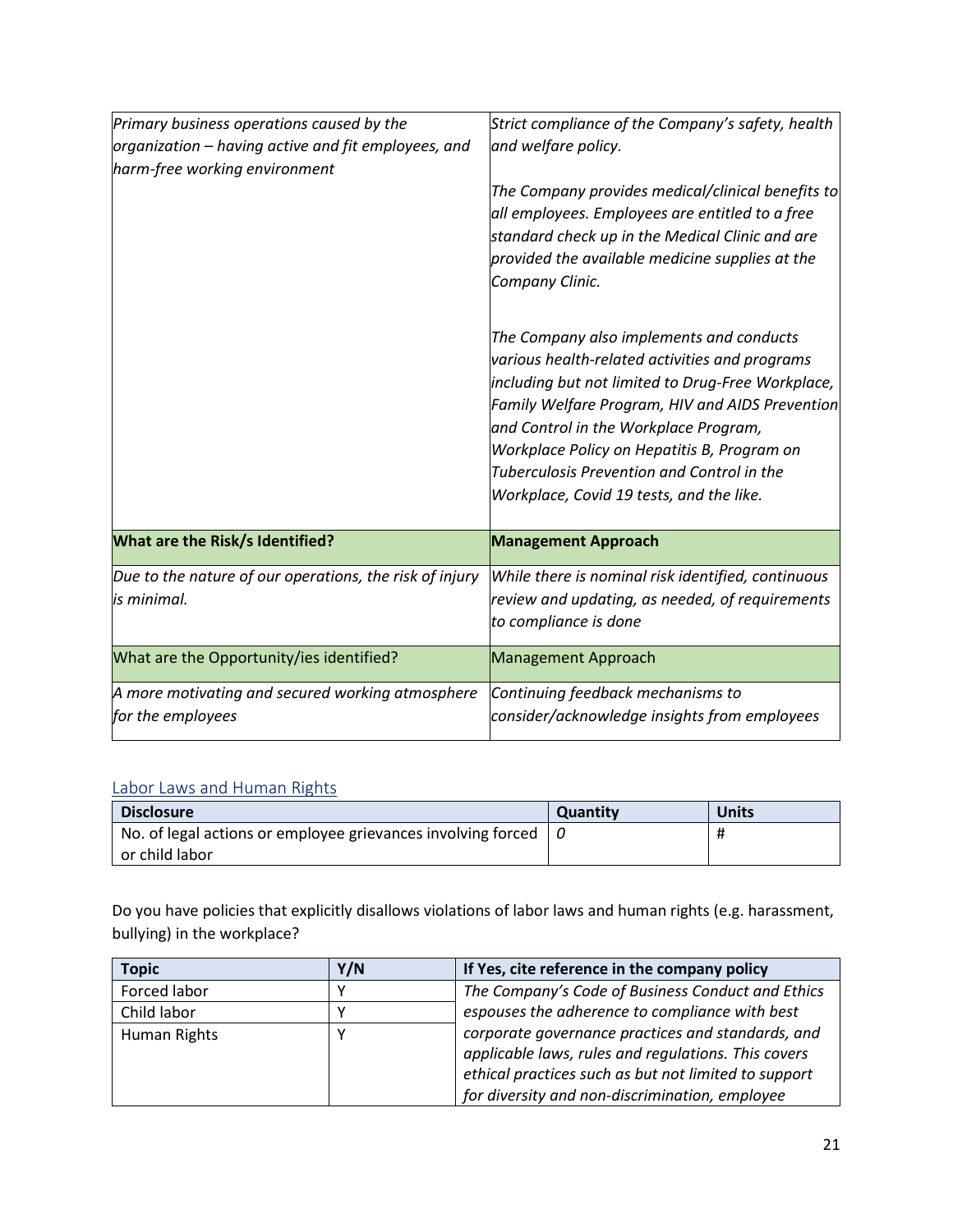| welfare, among others. The Company also has<br>policies, which are regularly updated and uploaded<br>in its website. |
|----------------------------------------------------------------------------------------------------------------------|
| http://www.apcaragorn.net/index.php/corporate-<br>governance/code-of-conduct-and-ethics                              |
| http://www.apcaragorn.net/index.php/corporate-<br>governance/company-policies                                        |

| What is the impact and where does it occur? What<br>is the organization's involvement in the impact?                                                                               | <b>Management Approach</b>                                                                                                                                                           |
|------------------------------------------------------------------------------------------------------------------------------------------------------------------------------------|--------------------------------------------------------------------------------------------------------------------------------------------------------------------------------------|
| Good standing for moral values for recognizing labor<br>laws and human rights                                                                                                      | Pursue observance to pertinent rules, and regular<br>look-out for relevant issuances.<br>http://www.apcaragorn.net/index.php/corporate<br>-governance/manual-on-corporate-governance |
| <b>What are the Risk/s Identified?</b>                                                                                                                                             | <b>Management Approach</b>                                                                                                                                                           |
| Risk of violation of labor laws leading to possible filing APC adheres to labor laws and protection of<br>of lawsuits; loss of confidence from investors;<br>demoralized employees | human rights as much as violations done by<br>employees are not tolerated.<br>http://www.apcaragorn.net/index.php/corporate<br>-governance/manual-on-corporate-governance            |
| What are the Opportunity/ies Identified?                                                                                                                                           | <b>Management Approach</b>                                                                                                                                                           |
| To further the employees and other stakeholders'<br>certainty and optimism towards the Management's<br>labor laws and human rights initiatives                                     | Issuance of certification of full compliance, and<br>confirmation of data with zero complaints,<br>through various reports                                                           |

### Supply Chain Management

\_\_\_\_\_\_\_\_\_\_\_\_\_\_\_\_\_\_\_\_\_\_\_\_\_

- Not material to the Company

Do you have a supplier accreditation policy? If yes, please attach the policy or link to the policy:

Do you consider the following sustainability topics when accrediting suppliers?

| <b>Topic</b>                             | Y/N          | If Yes, cite reference in the supplier policy |
|------------------------------------------|--------------|-----------------------------------------------|
| Environmental performance   Not material |              |                                               |
| Forced labor                             | Not material |                                               |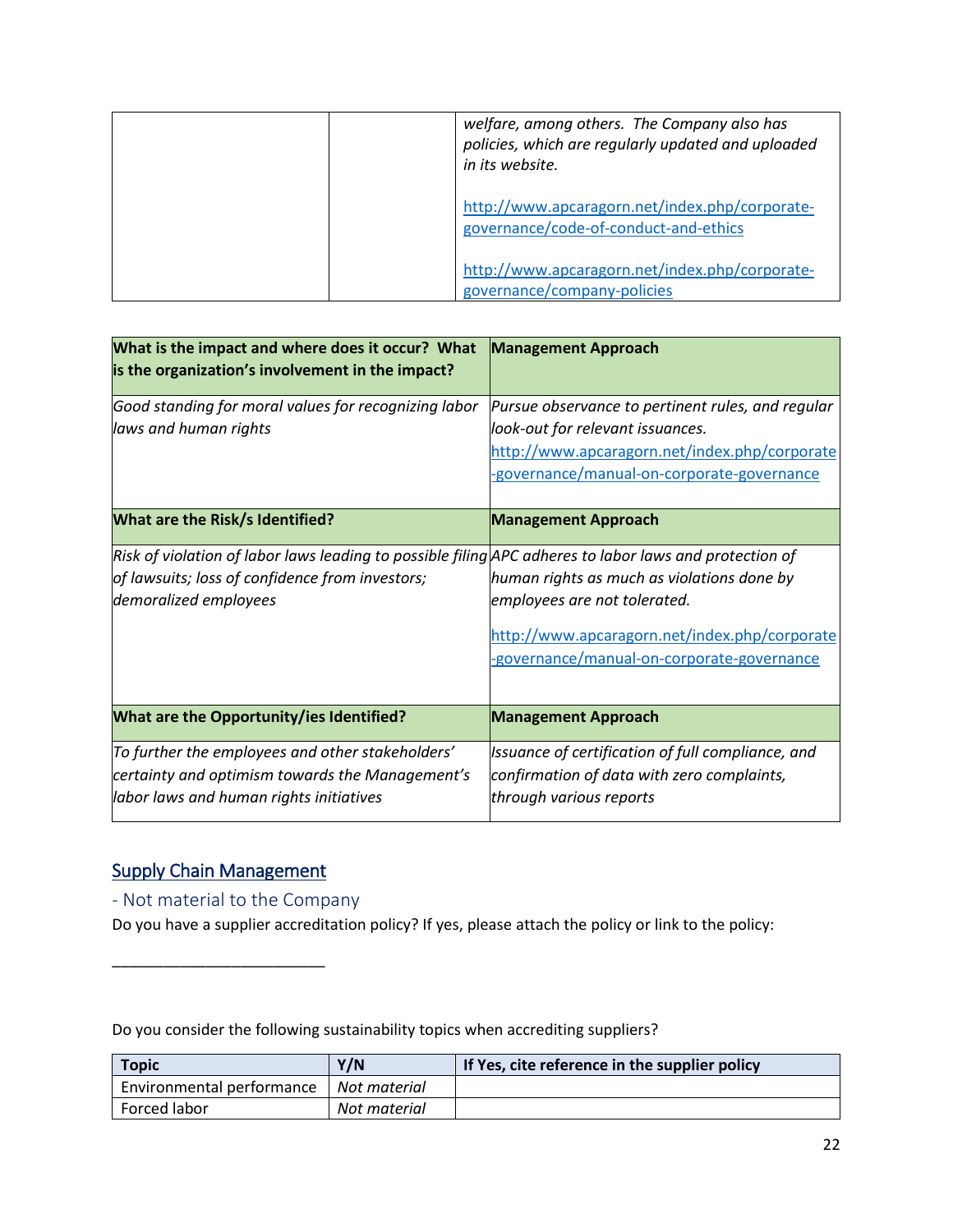| Child labor            | Not material |  |
|------------------------|--------------|--|
| Human rights           | Not material |  |
| Bribery and corruption | Not material |  |

| What is the impact and where does it occur? What<br>is the organization's involvement in the impact? | <b>Management Approach</b> |
|------------------------------------------------------------------------------------------------------|----------------------------|
| Not material                                                                                         |                            |
| <b>What are the Risk/s Identified?</b>                                                               | <b>Management Approach</b> |
| Not material                                                                                         |                            |
| What are the Opportunity/ies Identified?                                                             | <b>Management Approach</b> |
| Not material                                                                                         |                            |

### Relationship with Community

Significant Impacts on Local Communities

### Not material to the Company

| <b>Operations</b><br>with significant<br>(positive or<br>negative)<br>impacts on<br>local<br>communities<br>(exclude CSR<br>projects; this<br>has to be<br><b>business</b><br>operations) | Location | <b>Vulnerable</b><br>groups (if<br>applicable)* | Does the<br>particular<br>operation<br>have<br>impacts on<br>indigenous<br>people<br>(Y/N)? | <b>Collective or</b><br>individual<br>rights that<br>have been<br>identified that<br>or particular<br>concern for the<br>community | <b>Mitigating</b><br>measures (if<br>negative) or<br>enhancement<br>measures (if<br>positive) |
|-------------------------------------------------------------------------------------------------------------------------------------------------------------------------------------------|----------|-------------------------------------------------|---------------------------------------------------------------------------------------------|------------------------------------------------------------------------------------------------------------------------------------|-----------------------------------------------------------------------------------------------|
| Not material                                                                                                                                                                              |          |                                                 |                                                                                             |                                                                                                                                    |                                                                                               |
|                                                                                                                                                                                           |          |                                                 |                                                                                             |                                                                                                                                    |                                                                                               |
|                                                                                                                                                                                           |          |                                                 |                                                                                             |                                                                                                                                    |                                                                                               |
|                                                                                                                                                                                           |          |                                                 |                                                                                             |                                                                                                                                    |                                                                                               |
|                                                                                                                                                                                           |          |                                                 |                                                                                             |                                                                                                                                    |                                                                                               |

*\*Vulnerable sector includes children and youth, elderly, persons with disabilities, vulnerable women, refugees, migrants, internally displaced persons, people living with HIV and other diseases, solo parents, and the poor or the base of the pyramid (BOP; Class D and E)*

For operations that are affecting IPs, indicate the total number of Free and Prior Informed Consent (FPIC) undergoing consultations and Certification Preconditions (CPs) secured and still operational and provide a copy or link to the certificates if available: \_\_\_\_\_\_\_\_\_\_\_\_

| cates<br><b>PHILP</b><br>$-$ |
|------------------------------|
|------------------------------|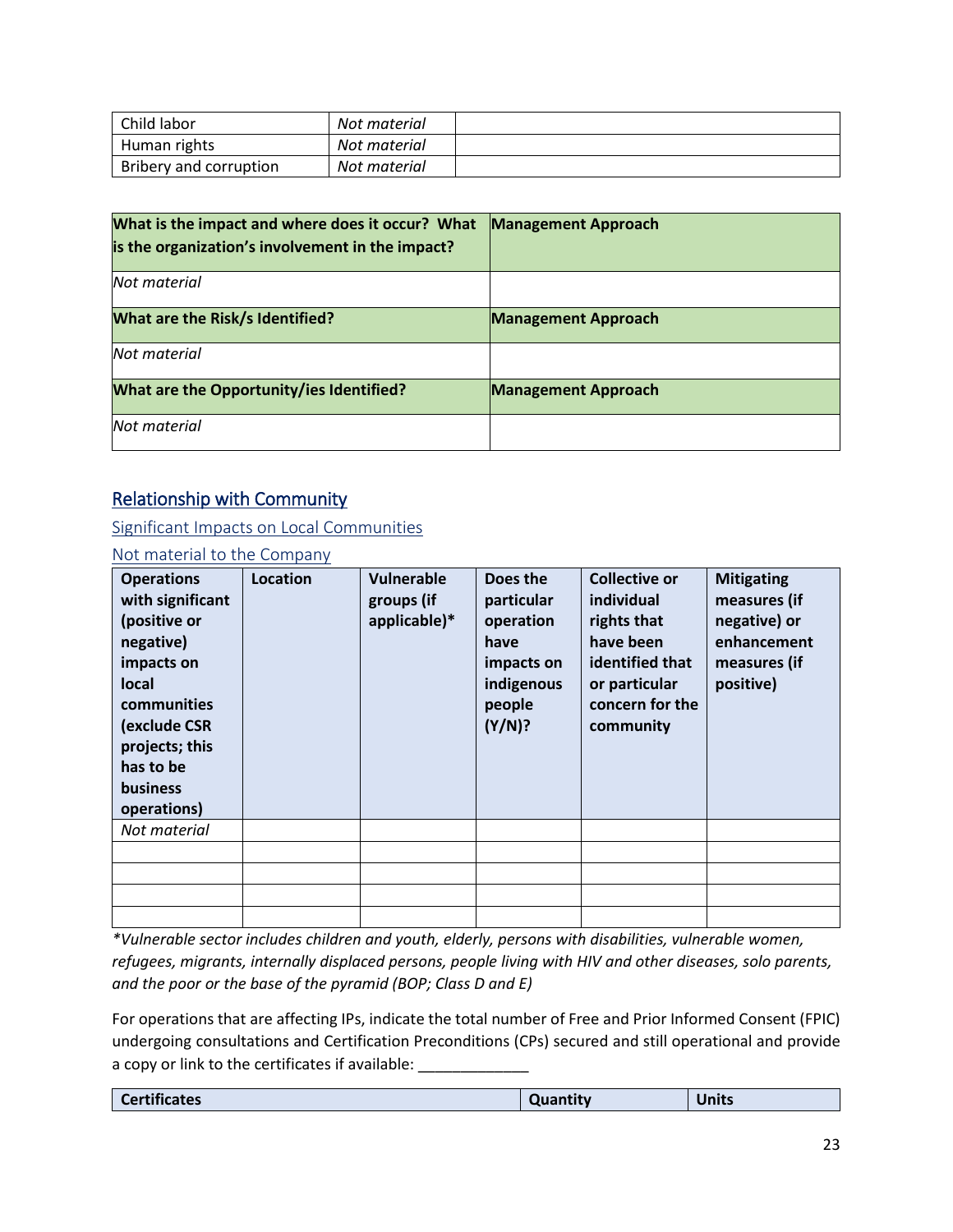| FPIC process is still undergoing | Not material |  |
|----------------------------------|--------------|--|
| CP secured                       | Not material |  |

| What are the Risk/s Identified?          | <b>Management Approach</b> |
|------------------------------------------|----------------------------|
| Not material                             |                            |
| What are the Opportunity/ies Identified? | <b>Management Approach</b> |
| Not material                             |                            |

### Customer Management

### *Customer Satisfaction*

- Not material to the Company

| <b>Disclosure</b>            | <b>Score</b> | Did a third party conduct<br>the customer satisfaction<br>study (Y/N)? |
|------------------------------|--------------|------------------------------------------------------------------------|
| <b>Customer satisfaction</b> | Not material |                                                                        |

| What is the impact and where does it occur? What<br>is the organization's involvement in the impact? | <b>Management Approach</b> |
|------------------------------------------------------------------------------------------------------|----------------------------|
| Not material                                                                                         |                            |
| <b>What are the Risk/s Identified?</b>                                                               | <b>Management Approach</b> |
| Not material                                                                                         |                            |
| What are the Opportunity/ies Identified?                                                             | <b>Management Approach</b> |
| Not material                                                                                         |                            |

### *Health and Safety*

### *-* Not material to the Company

| <b>Disclosure</b>                                     | <b>Quantity</b> | <b>Units</b> |
|-------------------------------------------------------|-----------------|--------------|
| No. of substantiated complaints on product or service | Not material    | #            |
| health and safety*                                    |                 |              |
| No. of complaints addressed                           | Not material    | #            |

*\*Substantiated complaints include complaints from customers that went through the organization's formal communication channels and grievance mechanisms as well as complaints that were lodged to and acted upon by government agencies.*

| What is the impact and where does it occur? What Management Approach |  |
|----------------------------------------------------------------------|--|
| is the organization's involvement in the impact?                     |  |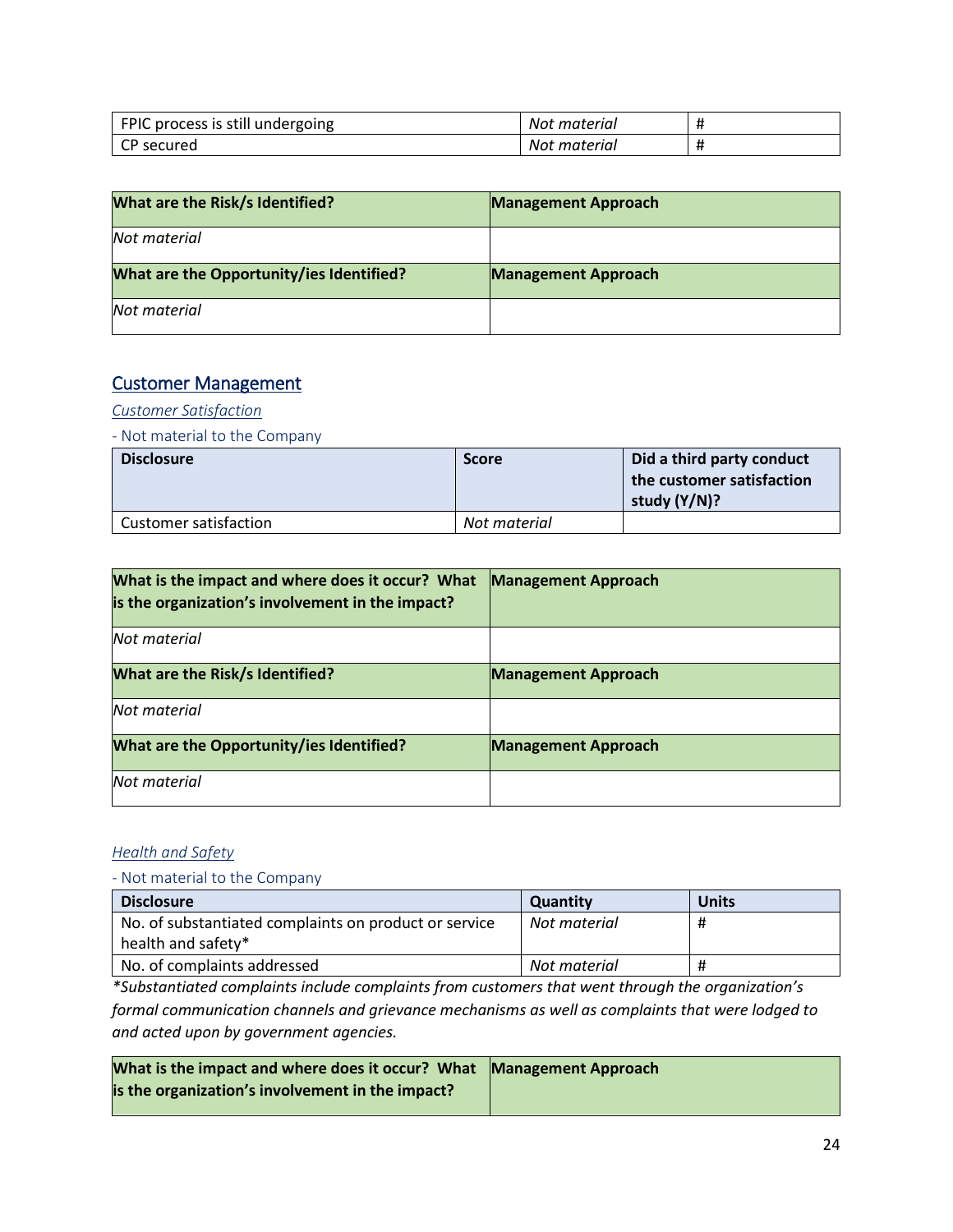| Not material                             |                            |
|------------------------------------------|----------------------------|
| <b>What are the Risk/s Identified?</b>   | <b>Management Approach</b> |
| Not material                             |                            |
| What are the Opportunity/ies Identified? | <b>Management Approach</b> |
| Not material                             |                            |

### *Marketing and labelling*

#### - Not material to the Company

| <b>Disclosure</b>                                | <b>Quantity</b> | <b>Units</b> |
|--------------------------------------------------|-----------------|--------------|
| No. of substantiated complaints on marketing and | Not material    | Ħ            |
| labelling*                                       |                 |              |
| No. of complaints addressed                      | Not material    | Ħ            |

*\*Substantiated complaints include complaints from customers that went through the organization's formal communication channels and grievance mechanisms as well as complaints that were lodged to and acted upon by government agencies.*

| What is the impact and where does it occur? What<br>is the organization's involvement in the impact? | <b>Management Approach</b> |
|------------------------------------------------------------------------------------------------------|----------------------------|
| Not material                                                                                         |                            |
| <b>What are the Risk/s Identified?</b>                                                               | <b>Management Approach</b> |
| Not material                                                                                         |                            |
| What are the Opportunity/ies Identified?                                                             | <b>Management Approach</b> |
| Not material                                                                                         |                            |

### *Customer privacy*

#### - Not material to the Company

| <b>Disclosure</b>                                    | Quantity     | <b>Units</b> |
|------------------------------------------------------|--------------|--------------|
| No. of substantiated complaints on customer privacy* | Not material | #            |
| No. of complaints addressed                          | Not material | Ħ            |
| No. of customers, users and account holders whose    | Not material | #            |
| information is used for secondary purposes           |              |              |

*\*Substantiated complaints include complaints from customers that went through the organization's formal communication channels and grievance mechanisms as well as complaints that were lodged to and acted upon by government agencies.*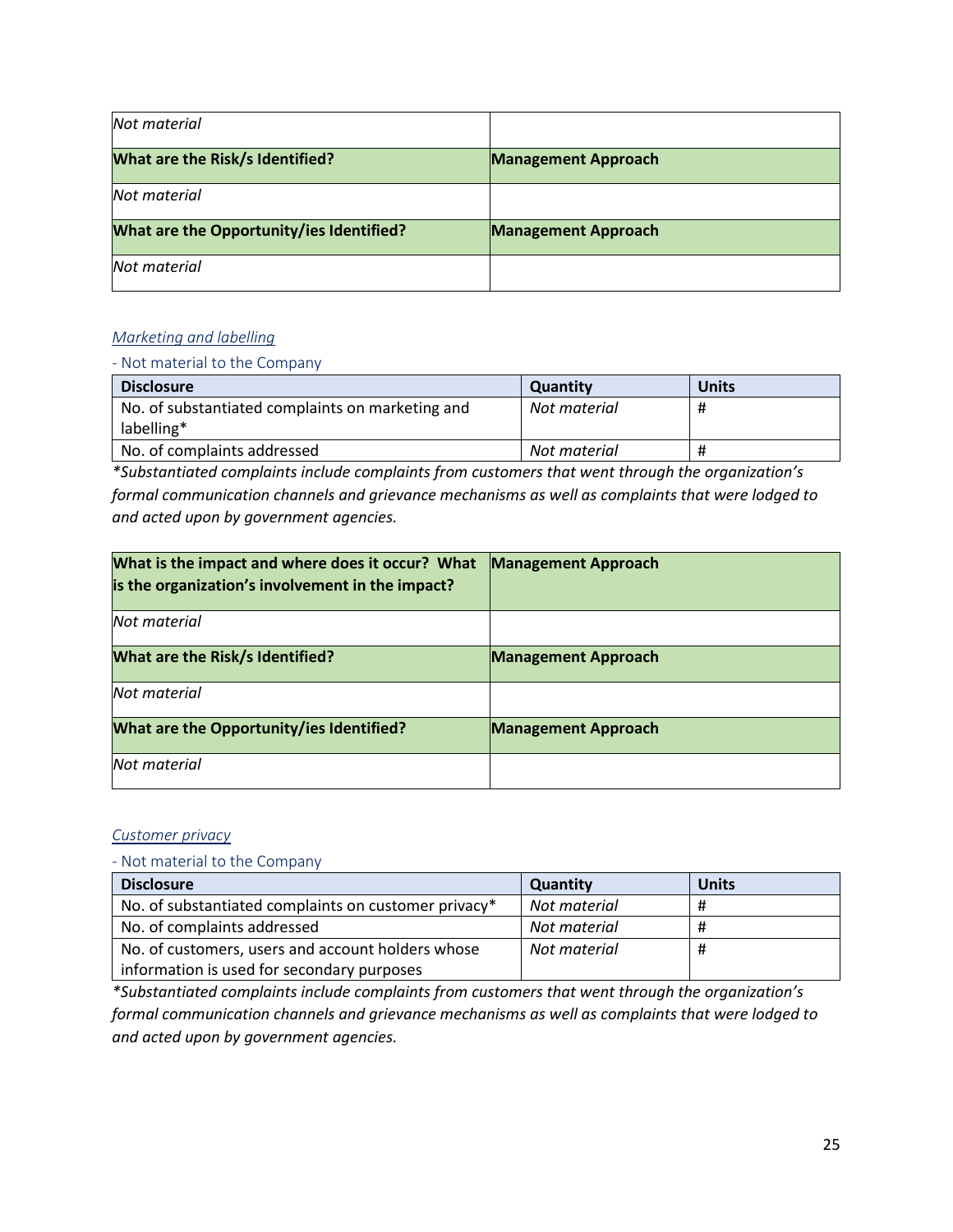| What is the impact and where does it occur? What<br>is the organization's involvement in the impact? | <b>Management Approach</b> |
|------------------------------------------------------------------------------------------------------|----------------------------|
| Not material                                                                                         |                            |
| <b>What are the Risk/s Identified?</b>                                                               | <b>Management Approach</b> |
| Not material                                                                                         |                            |
| What are the Opportunity/ies Identified?                                                             | <b>Management Approach</b> |
| Not material                                                                                         |                            |

# Data Security

# - Not material to the Company

| <b>Disclosure</b>                                        | <b>Quantity</b> | <b>Units</b> |
|----------------------------------------------------------|-----------------|--------------|
| No. of data breaches, including leaks, thefts and losses | Not material    | Ħ            |
| of data                                                  |                 |              |

| What is the impact and where does it occur? What<br>is the organization's involvement in the impact? | <b>Management Approach</b> |
|------------------------------------------------------------------------------------------------------|----------------------------|
| Not material                                                                                         |                            |
| <b>What are the Risk/s Identified?</b>                                                               | <b>Management Approach</b> |
| Not material                                                                                         |                            |
| What are the Opportunity/ies Identified?                                                             | <b>Management Approach</b> |
| Not material                                                                                         |                            |

# **Compliance**

[Non-compliance with Laws and Regulations](#page-10-1)

| <b>Disclosure</b>                                           | <b>Quantity</b> | <b>Units</b> |
|-------------------------------------------------------------|-----------------|--------------|
| Total amount of monetary fines for non-compliance with laws |                 | PhP          |
| and/or regulations                                          |                 |              |
| No. of non-monetary sanctions for non-compliance with laws  | 0               | #            |
| and/or regulations                                          |                 |              |
| No. of cases resolved through dispute resolution mechanism  |                 | Ħ            |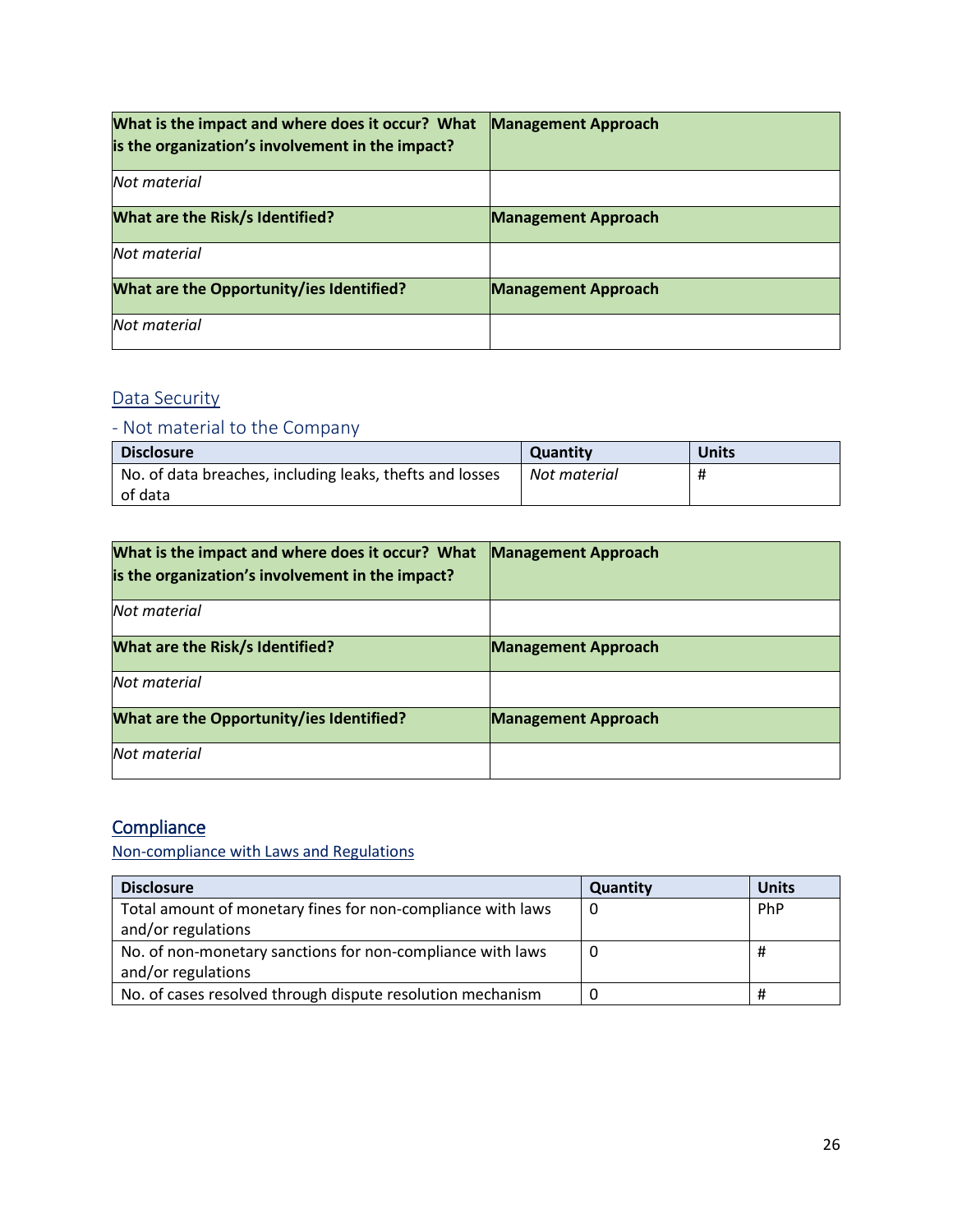| What is the impact and where<br>does it occur? What is the<br>organization's involvement in the<br>impact?                                                                                                                                                                       | <b>Which stakeholders are</b><br>affected?                                                                            | <b>Management Approach</b>                                                                                                                                                                                                                                                                                                                                                                                                                                                                                                        |
|----------------------------------------------------------------------------------------------------------------------------------------------------------------------------------------------------------------------------------------------------------------------------------|-----------------------------------------------------------------------------------------------------------------------|-----------------------------------------------------------------------------------------------------------------------------------------------------------------------------------------------------------------------------------------------------------------------------------------------------------------------------------------------------------------------------------------------------------------------------------------------------------------------------------------------------------------------------------|
| Full compliance with the Company's Employees, host<br>Manual on Corporate Governance,<br>which that adheres compliance<br>with best corporate governance<br>practices and standards, and<br>applicable laws, rules and<br>regulations.                                           | community members,<br>suppliers/business<br>partners,<br>investors/shareholders,<br>and regulators                    | The Board has been identifying areas of<br>continuing education on corporate<br>governance topics. To keep the Board and<br>key officers well-informed of good<br>governance practices and standards,<br>regular annual education programs are<br>conducted in coordination with its parent<br>company and training providers duly<br>accredited by the SEC, while employees<br>and business partners are being informed<br>of the Company's governance-related<br>policies and practices upon on-boarding<br>and timely updates. |
| What are the Risk/s Identified?                                                                                                                                                                                                                                                  | <b>Which stakeholders are</b><br>affected?                                                                            | <b>Management Approach</b>                                                                                                                                                                                                                                                                                                                                                                                                                                                                                                        |
| Although laws and regulations are<br>enacted for the common benefit,<br>changes to these laws and<br>regulations may create negative<br>effects to the operating and<br>financial condition of APC.                                                                              | Employees, host<br>community members,<br>suppliers/business<br>partners,<br>investors/shareholders,<br>and regulators | In order to mitigate, the Company<br>continues to exercise fiscal prudence and<br>adopts what it considers conservative<br>financial and operational controls.                                                                                                                                                                                                                                                                                                                                                                    |
| <b>What are the Opportunity/ies</b><br>Identified?                                                                                                                                                                                                                               | <b>Which stakeholders are</b><br>affected?                                                                            | <b>Management Approach</b>                                                                                                                                                                                                                                                                                                                                                                                                                                                                                                        |
| To maintain and increase<br>stakeholders' trust and confidence community members,<br>to the Company, which can possibly suppliers/business<br>influence potential investors and<br>business partners, and be<br>recognized as one of leading<br>companies for its compliance and | Employees, host<br>partners, and<br>investors/shareholders                                                            | The Company continues to seek for<br>improvements on its policies, processes,<br>procedures on corporate governance and<br>sustainability as it affirms its commitment<br>to the enhancement of its stakeholder                                                                                                                                                                                                                                                                                                                   |

# Local Community Development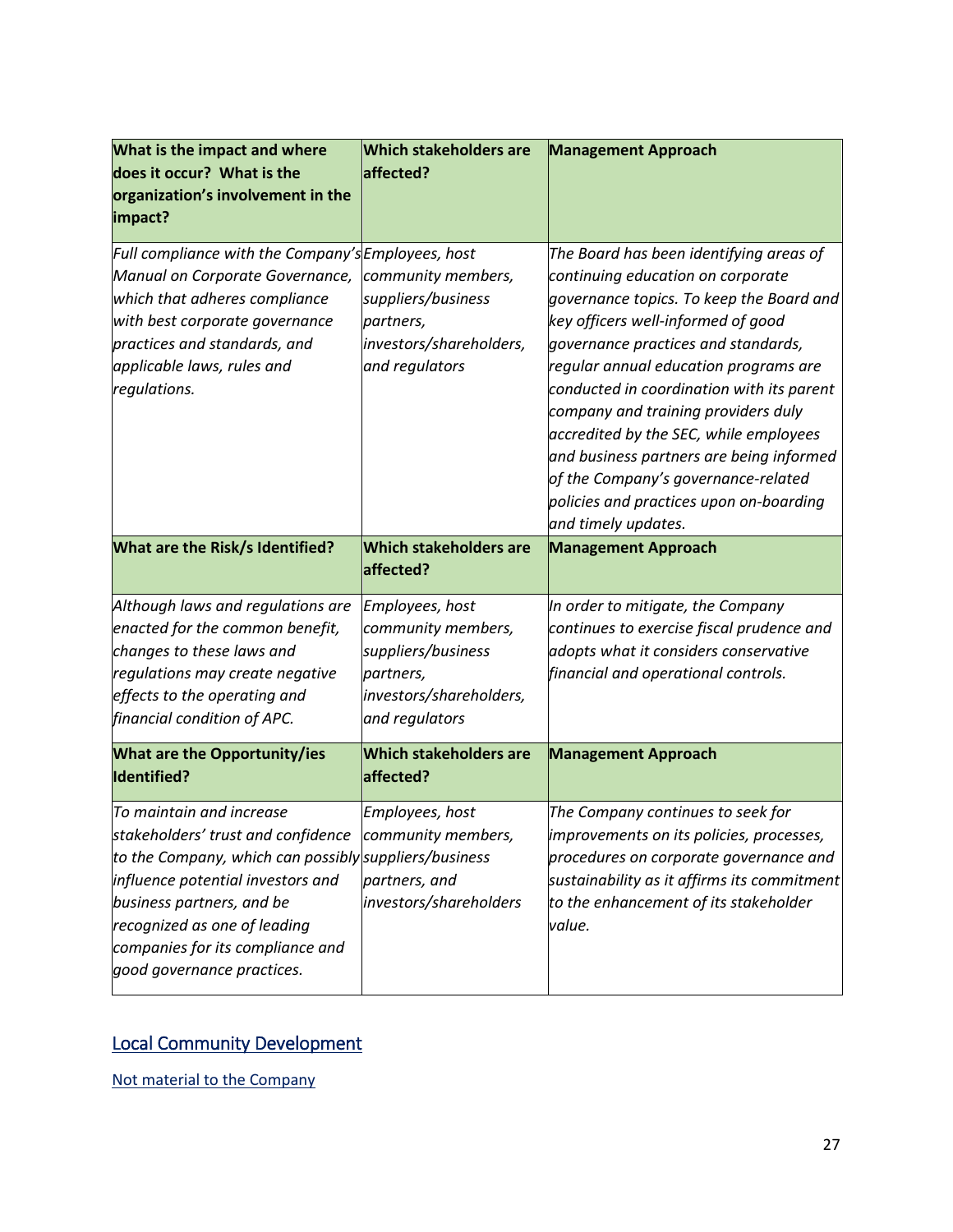| <b>Disclosure</b>                                                                                    |                            | Quantity     | <b>Units</b> |
|------------------------------------------------------------------------------------------------------|----------------------------|--------------|--------------|
| Number of direct beneficiaries of corporate social responsibility                                    |                            | Not material | #            |
| initiative/s                                                                                         |                            |              |              |
| Number of communities benefitted from corporate social                                               |                            | Not material | #            |
| responsibility initiative/s                                                                          |                            |              |              |
|                                                                                                      | <b>Management Approach</b> |              |              |
| What is the impact and where does it occur? What<br>is the organization's involvement in the impact? |                            |              |              |
| Not material                                                                                         |                            |              |              |
| <b>What are the Risk/s Identified?</b>                                                               | <b>Management Approach</b> |              |              |
| Not material                                                                                         |                            |              |              |
| What are the Opportunity/ies Identified?                                                             | <b>Management Approach</b> |              |              |
| Not material                                                                                         |                            |              |              |

# **UN SUSTAINABLE DEVELOPMENT GOALS**

# Product or Service Contribution to UN SDGs

Key products and services and its contribution to sustainable development.

| <b>Key Products and</b> | Societal Value /               | <b>Potential Negative</b>     | <b>Management Approach</b> |
|-------------------------|--------------------------------|-------------------------------|----------------------------|
| <b>Services</b>         | <b>Contribution to UN SDGs</b> | <b>Impact of Contribution</b> | to Negative Impact         |
| Please refer to the     | SDG 1: No Poverty              | In spite the Company's        | To pay taxes which help    |
| Business Model,         |                                | contributions, it can         | provide sustainable and    |
| including Primary       | P880,412 taxes paid in         | only cover limited areas      | inclusive growth.          |
| Activities, Brands,     | 2020                           |                               |                            |
| Products, and           | SDG 8: Decent Work and         | Insufficient                  | The Company prioritizes    |
| Services, under         | <b>Economic Growth</b>         | opportunities for             | the welfare of its         |
| Contextual              |                                | vulnerable sector             | employees, recognizes      |
| Information of this     | P1.3M revenues                 |                               | its top performers and     |
| Report                  | generated in 2020              |                               | provides a safe and        |
|                         |                                |                               | healthy working            |